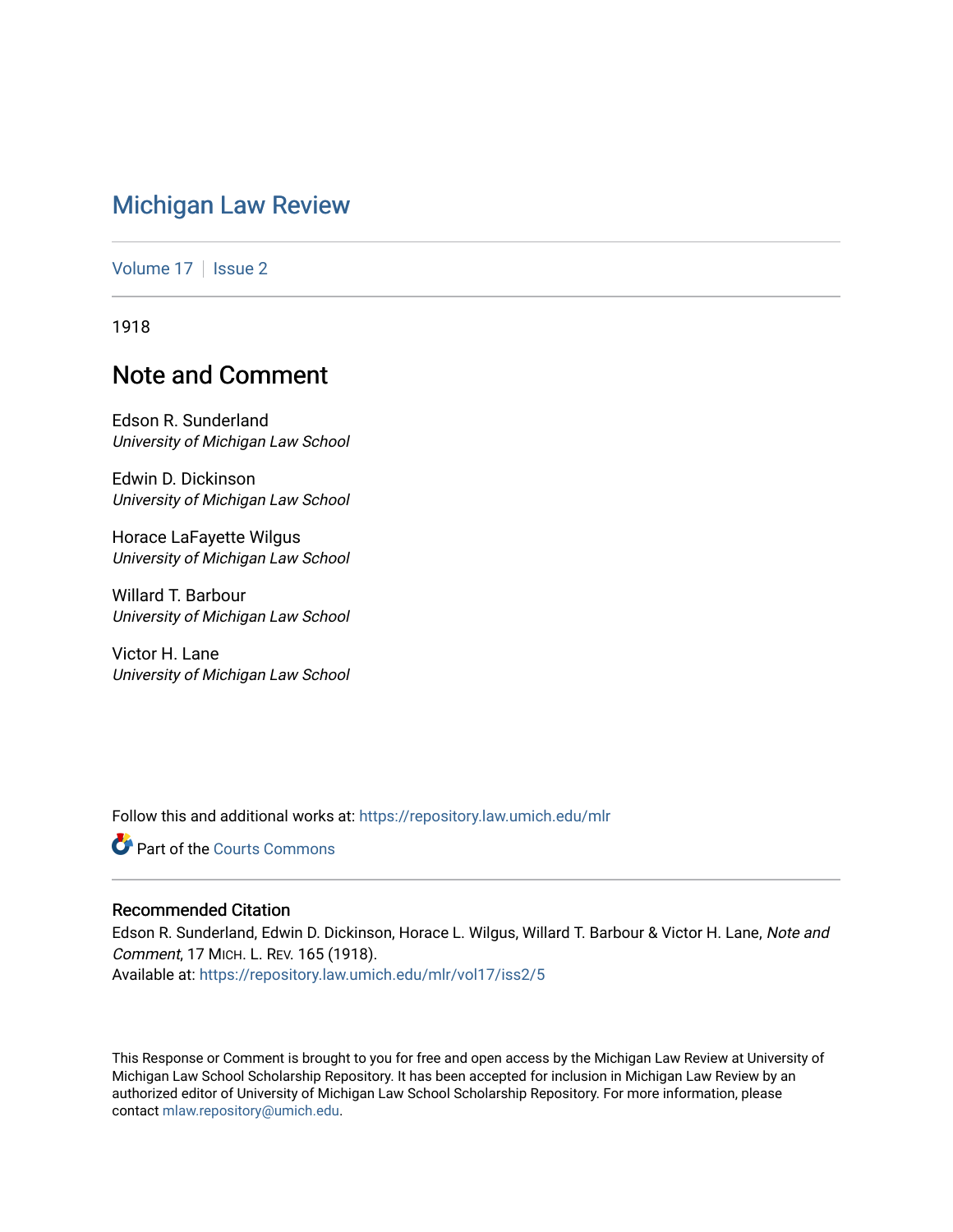# **MICHIGAN LAW REVIEW·**

PUBLISHED MONTHLY DURING THE ACADEMIC YEAR, EXCLUSIVE OF OCTOBER, BY THE LAW SCHOOL OF THE UNIVERSITY OF MICHICAN

SUBSCRIPTION PRICE \$2.50 PER YEAR.

35 CENTS PER NUMBER

RALPH W. AIGLER, EDITOR-IN-CHIEF ASSOCIATE EDITORS

HENRY M. BATES WILLARD T. BARBOUR JOSEPH H. DRAKE JOHN B. WAITE

STUDENTS, APPOINTED BY THE FACULTY FROM THE CLASS OF I9I9: EDWIN DE WITT DICKINSON, of Michigan ABRAHAM JACOB LEVIN, of Michigan

#### NOTE AND COMMENT

THE WRIT OF PROHIBITION-PROCEDURAL DELAY.-A disheartening recrudescence of procedural red-tape is found in a recent decision of the Supreme Court of Ohio. A contest arose over the jurisdiction of the Public Service Commission to fix telephone rates in Cleveland. The Commission was engaged in a determination as to the reasonableness of a schedule of rates filed by the telephone company, when a petition was filed in the Common Pleas Court for an injunction against the charging of rates other than those fixed by a city ordinance.

Believing that under the statute the Public Service Commission had exclusive jurisdiction over the subject of rates, and that the assertion of jurisdiction by the Common Pleas court was a usurpation, the telephone company applied to the Supreme Court for a writ of prohibition to the Court of Common Pleas. The writ was denied on the ground that the case was not a proper one for its use. *State ex rel. Cleveland Telephone Co. v. Court of Common Pleas, (Ohio, 1918), 120 N. E. 335.* 

Three judges held that the writ should not issue. Two, WANAMAKER and JONES, J. J., believing that professional concern over *remedy* should yield to·pubtic interest in *relief,* wrote vigorous opinions sustaining the use of the writ as the only adequate method of quickly settling a serious conflict in jurisdiction over rates.

The case was one peculiarly and strikingly within the spirit and intent of the common law doctrines relating to the writ of prohibition. Jurisdiction being fuµdamental, inferior courts should be promptly and authoritatively informed of any usurpation. The matter goes to the very heart of judicial action, lies at the threshold of litigation and is readily dctcrmin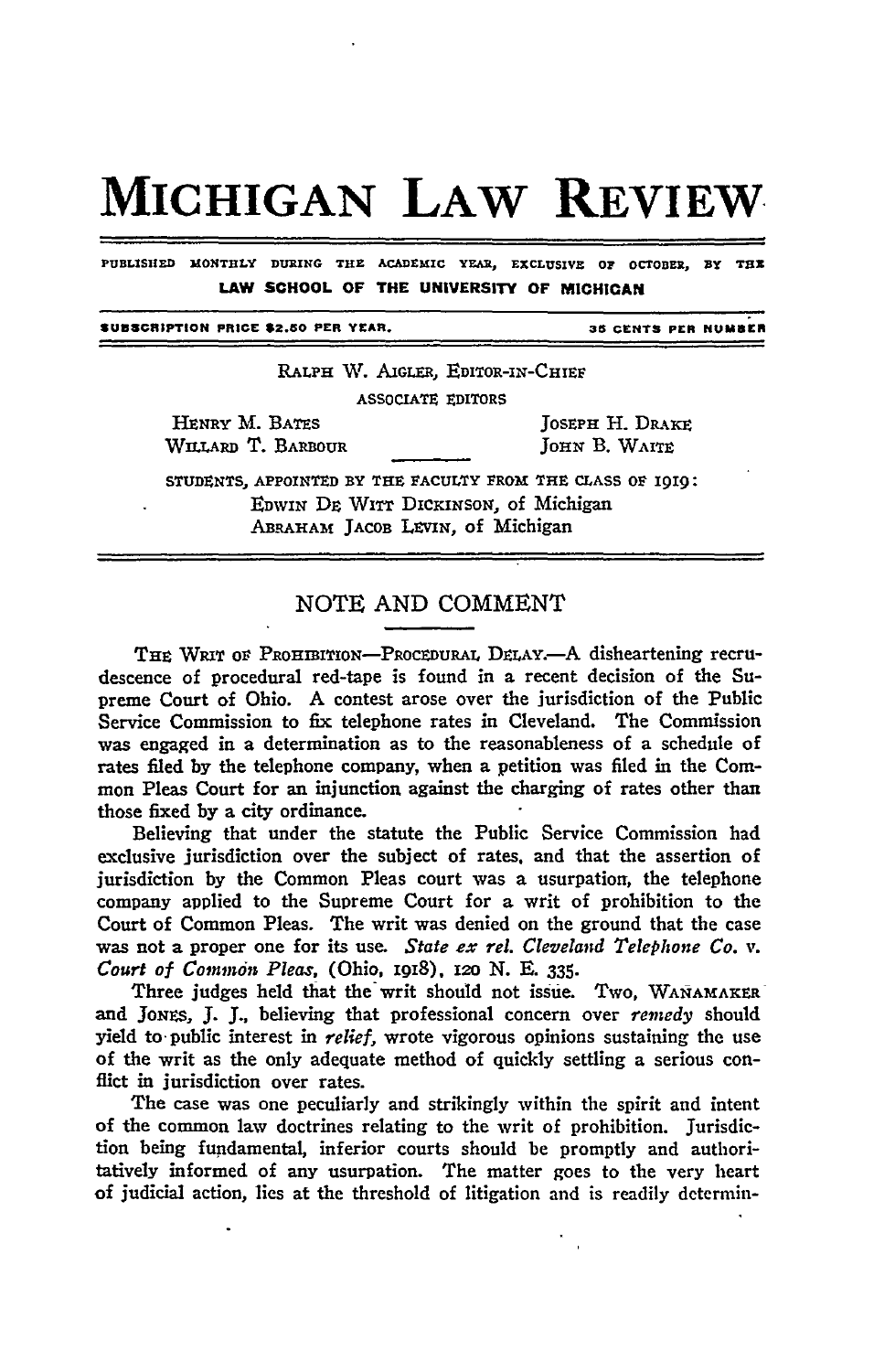able in advance of the merits of the case. No other question lends itself so readily to preliminary determination by a superior court. In none is a $\Box$ prompt decision so signally beneficial to all parties and to· the public.

But the court was deaf to all such considerations, and rather than depart a hair's breadth from the technical restrictions upon the use of the writ which it strove to establish with a zeal worthy of a better cause, it was entirely willing to force the parties to a hearing in the Common Pleas, then to an appeal to the Court of Appeals and finally to a second appeal to the Supreme Court, in order that they might again present to it the identical question which was already before it and which had been fully argued by the parties.

The majority of the judges in effect hold that the writ will not issue to a court of general jurisdiction such as the Common Pleas, because that Court is competent to pass upon its own jurisdiction. It was admitted that the statute gave the Supreme Court express authority to issue the writ. This would be unnecessary unless the courts of general jurisdiction were to be subject to the writ, for lesser tribunals could be controlled by the Common Pleas courts. Obviously the authority was conferred upon the Supreme Court in order to give it a centralized control over all tribunals of the state. And this is strictly in harmony with the theory underlying the writ. As said by the Supreme Court of South Carolina, in *Ex parte Bradley, 9* Rich. L. 95, "The process of prohibition arises from the fact that the supreme authority commits the administration of justice to a variety of tribunals, which creates a necessity that a superintending power shall exist, and be . exerted upon fit occasion, to restrain each within its prescribed orbit, and so prevent intolerable confusion and disorder."

Other courts have taken an attitude very different from that shown in the case under review, such as the Court of Appeals of New York, which said in *Quimbo Appo* v. *The People, 20* N. Y. 531, 542: "The writ was never governed by any narrow technical rules, but was resorted to as a convenient mode of exercising a wholesome control over inferior tribunals. The scope of the remedy ought not, I think. to be abridged, as it is far better to prevent the exercise of an unauthorized power than to be driven to the necessity of correcting the error after it is committed."

As a matter of fact, there is no general rule forbidding the use of the writ of prohibition against courts of general jurisdiction. The books are full of cases where the writ has issued to such courts. *People* v. *Superior Court,* IOO Cal. 105; *l\foslean* v. *Wayne Cirmit Judge,* 52 Mich. 257; *State ex rel.* v. *Benton,* 12 Mont. 66; *State ex rel.* v. *Superior Court,* 12 Wash. *677; State ex rel.* v. *Ross,* 122 Mo. 435; *People ex rel.* v. *Co14rt of Common Pleas,* 43 Barb. (N. Y.) 278. As said by the Supreme Court of New Mexico in *Lincoln-Lucky Min. Co. v. District Court, 7 N. Mex. 486, "Our district* courts are not technically 'inferior' courts, but are relatively inferior to this superintending tribunal, and in the exercise of its 'relative' power this court can properly issue the writ to them."

The insistent demand of the day is for the elimination of unnecessary procedural delays in litigation. As between a quick means and a slow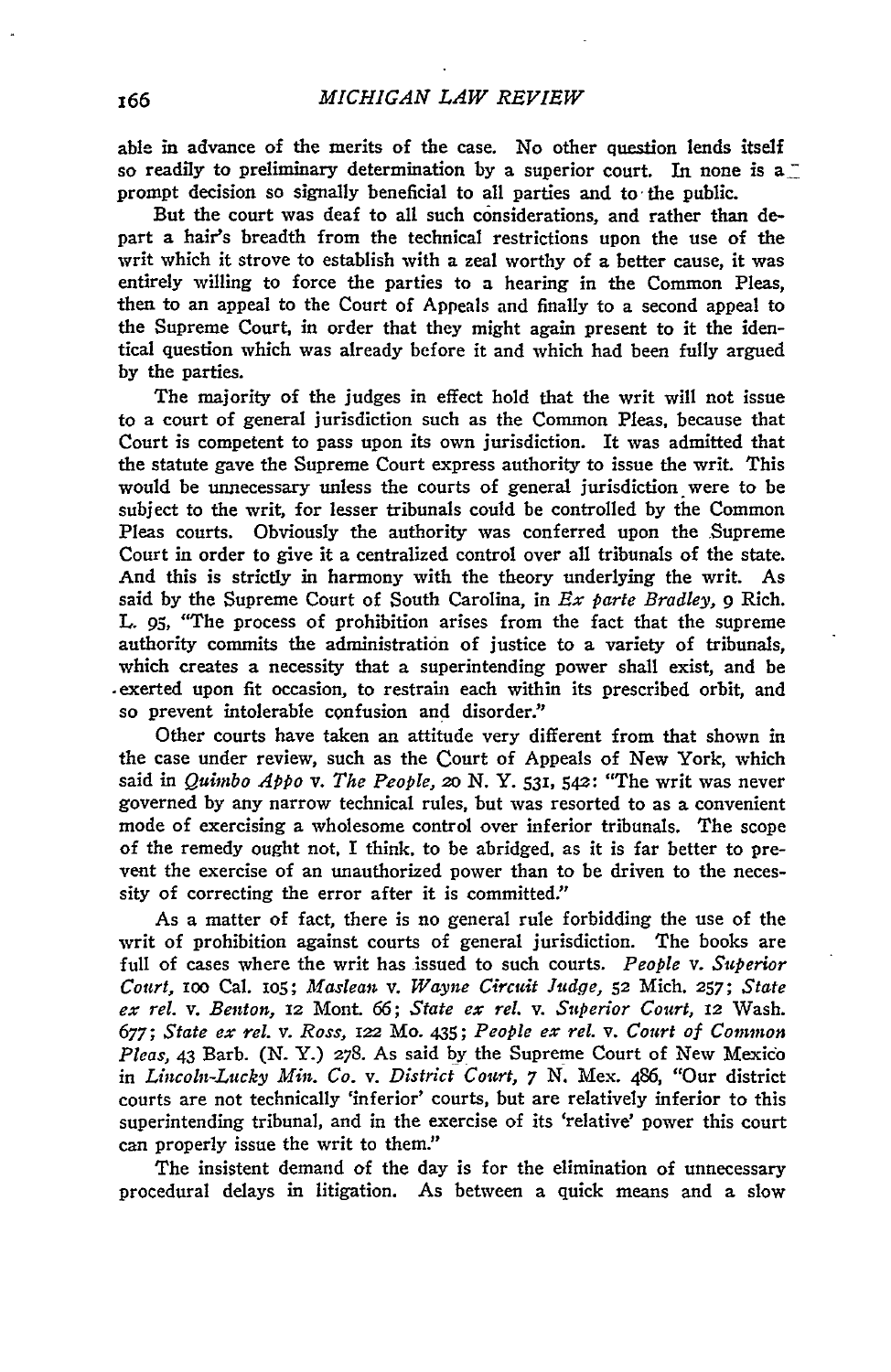means of accomplishing the same result, the quick method-other things equal-should be chosen. Procedural regularity is only a means to an end, and should never be accorded any independent value. The great merit of the common law has been its flexibility in meeting new demands and changed conditions, and courts which would rather be orthodox than useful are not true to its liberal spirit.

A striking instance of the progressive attitude toward remedial rulesperhaps extreme, but certainly cheering to a long suffering public,—forming a startling contrast to the Ohio case under consideration, is found in the Michigan doctrine relative to the use of another extraordinary writ,—mandamus. In this state mandamus will issue to compel the vacating of an injunction improperly issued, *Tawas, etc., ·R. R. C.* v. *Circuit Judge,* 44 Mich. *479,* or the vacating of an order appointing a receiver, *Port Huron, etc., R. R. Co.* v. *Circuit Judge,* 31 Mich. 456, in cases where delay will result in serious injury. In the *Tawas Case* the court said: "In granting this remedy courts are always disposed to confine it to cases where there is no other adequate specific remedy. But the existence of a remedy of another nature which is not adequate furnishes no reason for refusing it, if the necessity of justice requires it. Mandamus  $* * *$  is from its very nature a remedy that cannot be hampered by any narrow or technical bounds."

In these mandamus cases the court, impressed with the need for a speedy adjudication by the court of last resort, used the writ as a substitute for a summary appeal. In the prohibition case in Ohio there was the same or a greater need for a speedy adjudication, and the writ of prohibition offered a perfectly suitable means for getting it, but the court, with a splendid opportunity before it to show an enlightened appreciation of its obligation to serve the public could not get out of the rut of technicality. The case is illustrative of a reactionary judicial attitude which fails to see that the modern world has no patience with procedural red tape, but is interested in procedural rules solely as a means for making the courts more efficient agencies for judicial administration. E. R. S.

THE LUSITANIA-DESTRUCTION OF ENEMY MERCHANT SHIPS WITHOUT WARNING.-- On February 4, 1915, the German government proclaimed a war zone including the waters surrounding Great Britain and Ireland, and gave warning that every enemy merchant ship found within the zone would be destroyed. The proclamation anticipated that in the execution of measures of destruction it would not be "always possible to avert the dangers threatening the crews and passengers." A memorial issued at the same time· warned neutral powers "not to continue to entrust their crews, passengers, or merchandise to such vessels." This extraordinary program was justified principally as a measure of retaliation for Great Britain's alleged violations of the law of nations in the conduct of the war against Germany. (See AM. JouRN. INT. LAW Suppl. (1915), Vol. IX, Special Number, pp. 83 ff., 129-141, 149, 155).

The tragic consequences of this policy of retaliation reached an early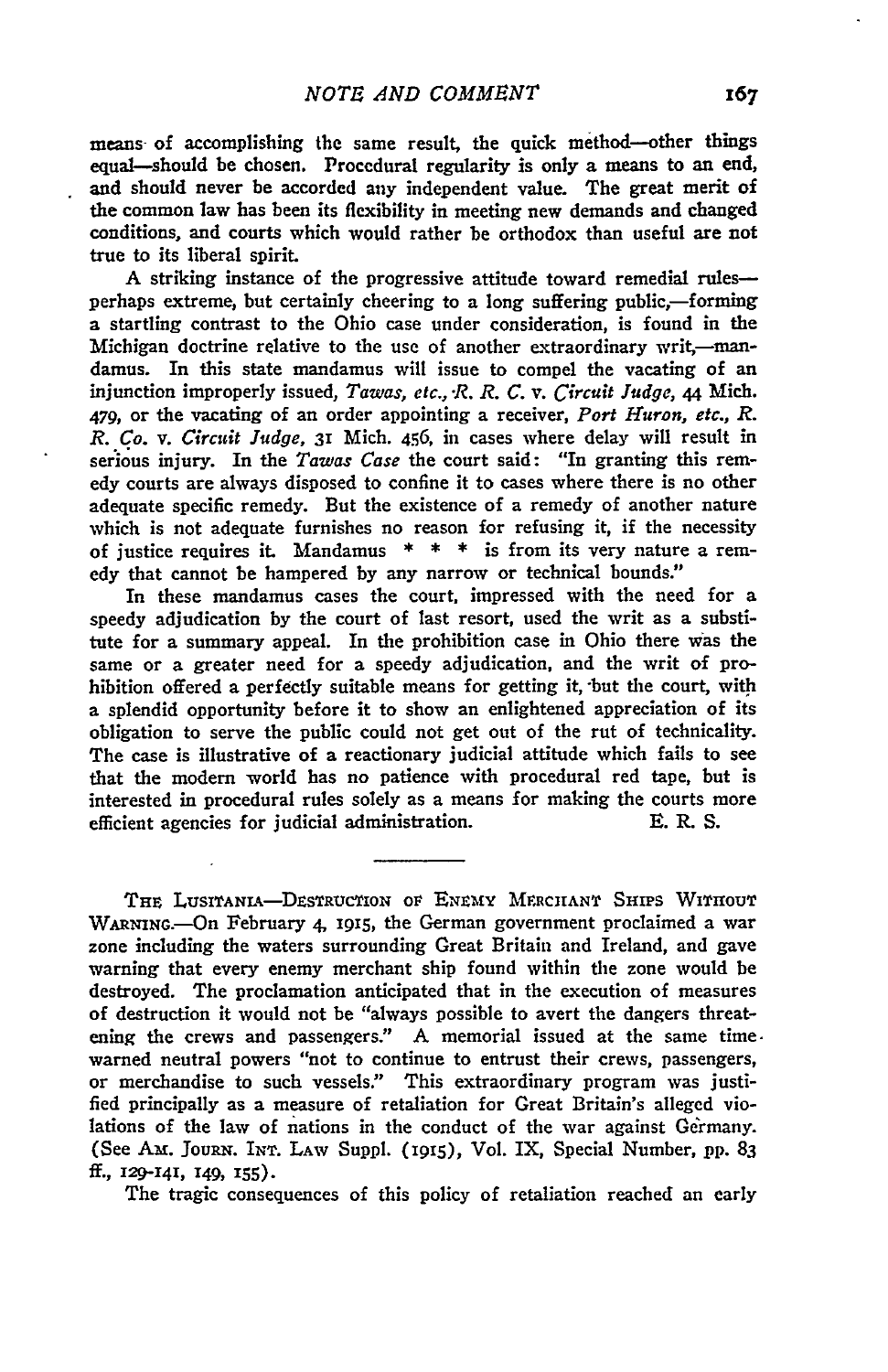climax on May 7, 1915, in the sinking of the Lusitania. The famous Cunard liner, one of the largest passenger ships in the world, was torpedoed by a German submarine off the south coast of Ireland, while bound from New York to Liverpool with l,959 persons on board, and sunk with a loss of over l,Ig8 souls, including 124 American citizens.

Some issues of fact and law arising out of the Lusitania tragedy are considered in an opinion handed down on August 23, 1918, by the United States District Court for the southern district of New York. *(The Lusitania,* 251 Fed. 715.) Numerous suits having been commenced against the Cunard Steamship Company, owner of the Lusitania, the Company filed a petition in the District Court for limitation of liability. The record included a mass of testimony taken before the Wreck Commissioner's Court in London in 1915, as well as the depositions and testimony of a considerable number of passengers, members of the crew, and experts, taken in relation to this proceeding. The Court granted the petition and dismissed the claims without costs.

The significant facts, concisely' stated, are as follows: an unarmed, enemy merchant ship, carrying a cargo which included a quantity of absolute contraband, carrying over one thousand noncombatant passengers of whom many were citizens of neutral states, was torpedoed and sunk on the high seas without warning, without making any provision for the safety of those on board, and as part of a deliberately preconceived plan of which belligerents and neutrals had received formal notice.

The Court reviews the evidence in regard to equipment, cargo, personnel, the navigation of the ill-fated vessel, and the circumstances of its destruction, and concludes that the charge of negligence in these respects cannot be successfully maintained against the petitioner. The allegation that the commanding officer was negligent in failing to comply with every detail of the Admiralty advices for avoiding submarines is also dismissed as unfounded. "The fundamental principle in navigating a merchantman," says the Court, "whether in times of peace or of war, is that the commanding officer must be left free to exercise his own judgment." What was required of the commanding officer was "that he should seriously consider, and as far as practicable, follow the Admiralty advices. and use his best judgment as events and exigencies occurred; and if a situation arose where he believed that a course should be pursued to meet emergencies which required departure from some of the Admiralty advices as to general rules of action, then it was his duty to take such course, if in accordance with his carefully formed deliberate judgment." (251 Fed. 728).

Even conceding negligence on the part of the petitioner, the Court finds other reasons, which are of greater present interest, for disposing of any question of liability. "It is an elementary principle of law that, even if a person is negligent, recovery cannot be had, unless the negligence is the proximate cause of the loss or damage." (251 Fed. 732.) "There is another rule, settled by ample authority, viz. that, even if negligence is shown, it cannot be the proximate cause of the loss or damage, if an independent illegal act of a third party intervenes to cause the loss"  $(251 \text{ Fed. } 732.)$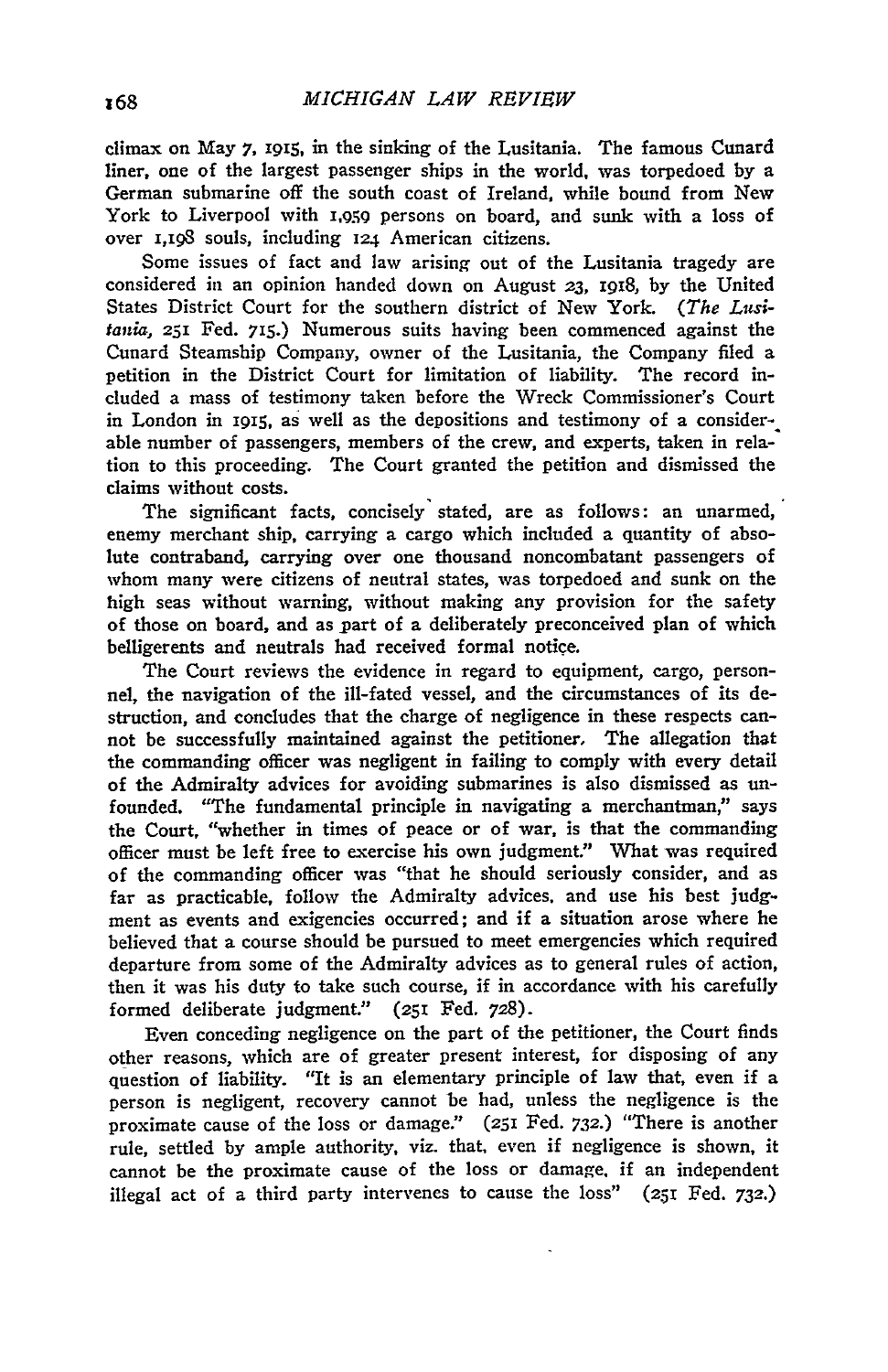Did an independent illegal act of a third party intervene to cause the loss in this case? The question is readily answered in the affirmative, after a preliminary reference to two general principles that have been recognized many times by the courts of England and the United States. In the first place, international law forms part of the law of the land, and must be ascertained and administered by courts of justice of appropriate jurisdiction as often as any question of right depending on it is duly presented for deter· mination. See *The Scotia* (1871), 14 Wall. 170, 187; *Hilton v. Guyot* (1895), 159 U. S. II3, 163; *The New. York* (1899), 175 U. S. 187, 197; *The Paq11:ite Haba11a* (1900), 175 U. S. *677,* 700; *Kansas* v. *Colorado* (1902), i85 U. S. 125, 146; (1907), *zo6* U. S. 46, 97; *The Queen* v. *Kesn* (1876), L. R. 2 Ex. D. 63, 154; *West Rand Central Gold Mining Co.* v. *The King* (1905), L. R 2 K. B. D. 391, 406; *The Zamora* (1916), L. R. 2 A. C. *77.* In the second place, to ascertain international law resort may be had to the customs and usages of civilized nations. and, as evidence of these, to the works of com· mentators and jurists. See Kent, *Com.,* 12th ed., I, 19; *Hilton* v. *Guyot*  (1895), 159 U. S. n3, 163, 214; *The Paquete Haba11a* (1900), 175 U. S. 677, 700; Triquet v. Bath (1764), 3 Burr. 1478, 1481; The Queen v. Keyn (1876), L. R. 2 Ex. D. 63, 154. 202; *Macartney* v. *Garbtitt* (18go), L. R. *Z4*  Q. B. D. 368; *West Rand Central Gold Mining Co.* v. *The King* (1905), L. R. 2 K. B. D. 391, 401. The writings of the publicists, as well as the prize regulations of the principal maritime powers, support the conclusion that the destruction without warning of an unarmed merchant ship is in contravention of an established rule of the law of nations, and is, therefore, in the case of *The Lusitania,* an independent illegal act of a third party intervening to cause the loss. "The fault, therefore, must be laid upon those who are responsible for the sinking of the vessel, in the legal as well as moral sense. It is therefore not the Cunard line, petitioner, which must be held liable for the loss of life and property. The cause of the sinking of the Lusitania was the illegal act of the Imperial German government, acting through its instrument, the submarine commander, and violating a cherished and humane rule observed, until this war, by even the bitterest antagonists."  $(251 \text{ Fed. } 736)$  It is recognized that reparation for such a wrong must be enforced by a higher tribunal : "But while, in this lawsuit, there may be no recovery, it is not to be doubted that the United States of America and her Allies will well remember the rights of those affected by the sinking of the Lusitania, and, when the time shall come, will see to it that reparation shall be made for one of the most indefensible acts of modern times." (251 Fed. 736.)

The case suggests more fundamental problems which the Court, of course, could hardly be expected to consider. It is familiar learning, for example, that the history of war law is a record of unsuccessful protests against the use of new and unusual instruments of destruction. Can the international society, as at present constituted, hope to outlaw submarine warfare any more effectually than it has outlawed the cross-bow, the machine gun, the high explosive shell, war in the air, or a hundred other devices for the more efficient and economical extermination of mankind?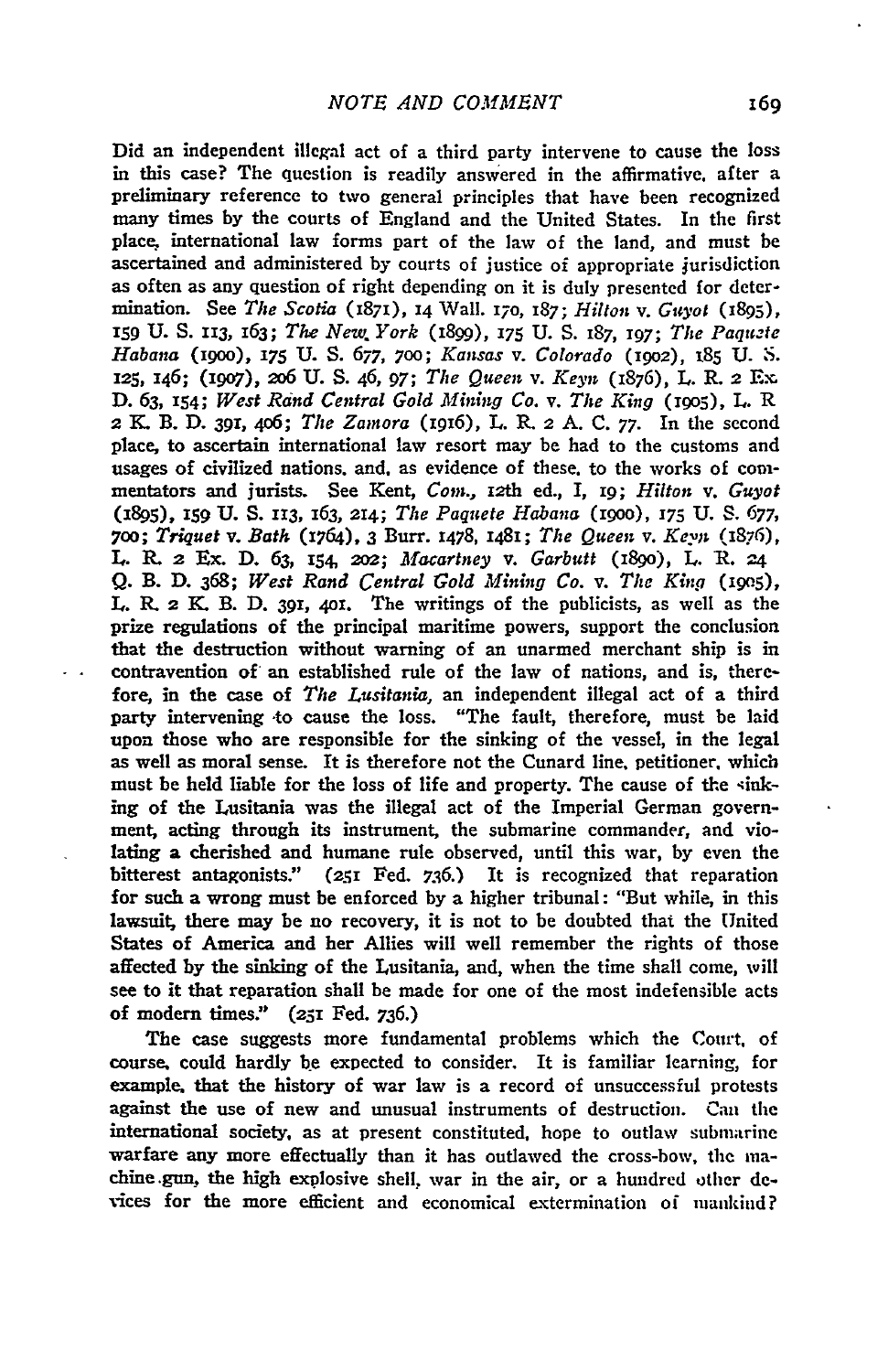Again, an important part of the law of war has been founded upon a distinction between combatants and noncombatants. Can the- distinction be preserved in modern warfare? Finally, it has been considered that one of the most beneficial developments of the past century has consisted in a mcre accurate definition of the rights and duties incident to neutrality. Can the status of neutrality survive? In short, is there any middle course between a more adequate organization of the society of nations on the one hand and the perpetuation of anarchy on the other? There must come to all who grasp the full significance of the destruction of the Lusitania a reinvigorated faith in the statesmanship of those leaders here and abroad who are urging the substitution of international organization for international anarehy. · E D. D.

LIABILITY OF CORPORATIONS FOR SLANDER.—S. entrusted by the president and general manager of a corporation with the business of obtaining a settlement from plaintiff for a mistakenly supposed shortage in his accounts with the corporation, falsely orally charged him with embezzlement. This charge was made to R, president of another corporation for which the plaintiff' was working at the time, and as a step toward getting a 3ettlement by the plaintiff. On the .request for a directed verdict, by the defendant. the legal Question was presented whether a corporation is liable for slander spoken by the agent of the corporation in the course of his business and in the scope of his authority, and without direction to use, or ratification of the use of, the words spoken, by the directors or chief officers of the corporation. *Held:* the corporation is so liable. *Buckeye Cotton Oil Co.* v. *Sloa11,* (1918, U. S. Dist. Ct. Tenn.), 250 Fed. 712. The court says: ''We perceive no sound reason why the liability of a corporation for the act of its agent should differ in an action for slander from that in actions for libel, or other torts, and cannot agree with the view expressed in *Southern Ice Co. v. Black,* (1916), 136 Tenn. 391, 189 S. W. 861, Ann. Cas. 1917 E. *6g5.* 

It is only within recent years that a corporation's liability for slander, as for other torts, has become settled in the United States. TownsHEND, LmEL AND SLANDER (3d. Ed. 1877), §265, said there could be no agency in slander: and since a corporation can act only through agents, it would follow that it could not be guilty of slander.

ODGERS, LIBEL AND SLANDER, (Ist. Ed. 1881) said: "A corporation will not, it is submitted be liable for any slander .uttered by an officer even though he be acting honestly for the benefit of the corporation and within the scope of his duties. unless it can be proved that the corporation expressly ordered and directed that officer to say those very words: for slander is the voluntary and tortious act of the speaker. NEWELL, DEFAMATION, (1st Ed. 1890), p. 361 says substantially the same. No cases are cited by any of these authors. but in 1897, the Queens Bench Division of the High Court of Ontario. in *Marshall* v. *Railroad Co.,* 28 Ont 241, by ARMOUR, C. J., says as to one of the counts, "We are all agreed that slander will not lie against a corporation," and would not permit argument on the point. This was a suit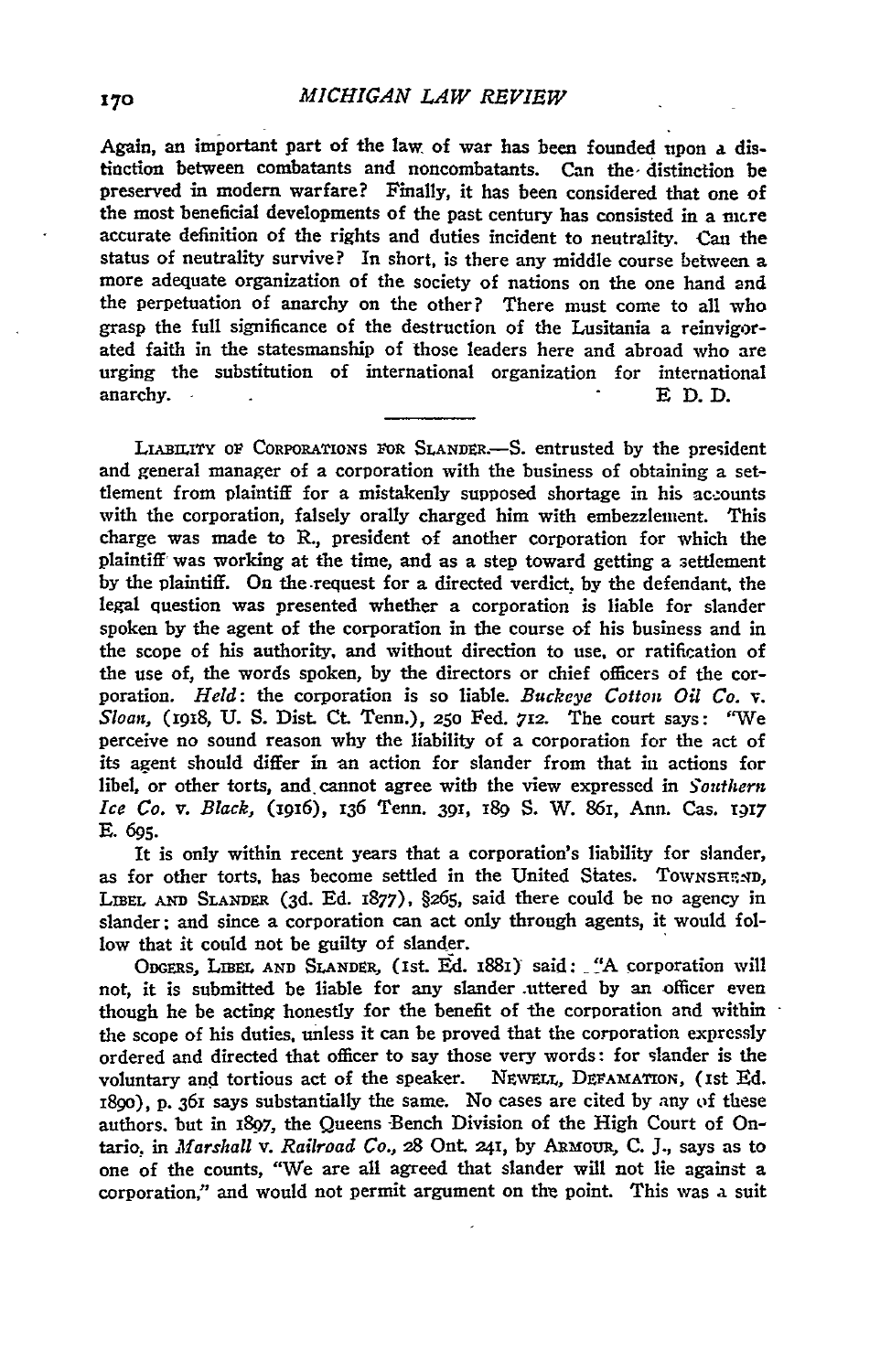by a workman, discharged under a slanderous charge, by the road master who had authority to hire and discharge an employe.

On the other hand in *Dodge* v. *Bradstreet* (188o) *59* How. Pr. (N. Y.) 104, and in *Buffalo Lubricating Oil Co.* v. *Standard* Oil *Co.* (1886), 42 Hun. (N. Y.) 153, it was held that a corporation could be a party to a conspiracy to slander, and be liable for such slander. MORAWETZ, PRIVATE CORPORArions (2d. Ed. 1886), par.  $727$ , said a corporation can "be held responsible for libel or slander published by its authority." He cites sixteen cases,—all *libel* or *malicious* prosecution cases. but no *slander* cases. Corporations were held liable for *malicious prosecution* in the United States as early as 1853, in *Goodspeed* v. *East Haddam Bank, 22* Conn. 530, 58 Am. Dec. 439, WILGUS, CORPORATION CASES, 1296, but in England not till 1900, in *Cornford* v. *Carlton Bank, Ltd.,* I Q. B. 22 C. A. As early as 1858, corporations were held liable for *libel* by the United States Supreme Court in *Philadelphia, etc., R.R. Co. v. Quigley, 21 How. 202; and in the same year by the F.nglish* Courts in *Whitfield* v. *South. Eastern Ry. Co.,* El. Bl., & El. u5, g6 E. C. L. 115.

ODGERS, LIBEL & SLANDER (5th Ed. 1911) leaves out the statement quoted above. and puts nothing in its place as to *Slander*. NEWELL, DEFAMATION, (3d. Ed. 1914), also leaves out the above statement and says a corporation is liable for *libel* if the publication is made by authority, or ratified, er made by one of the corporation's "agents or servants in the course of the business in which he was employed. And the same is true as to slander." He points out correctly that the late cases are not in accord: some holding that the use of the words must be authorized or ratified, officially, to make the corporation liable, as in *Behre* v. *National Cash Register Co.* (1897), 100 Ga. 213, 62 Am. St. R. 320, 27 S. E. 986. Alabama, *(Republic Iron Co. v. Self,* 192 Ala. 403, 68 So. 328. L. R. A. 1915 F. 516) ; Kentucky *(Pruit* v. *Goldstein Millinery Co.,* (1916), 169 Ky. 655, 184 S. W. II34,-a partnership case, but citing several Kentucky corporation cases); Massachusetts, *(Kane* v. *Boston* M. L. *Ins. Co.,* (1go8), 200 Mass. 265, 86 N. E. 302); Michigan, *(Flaherty v. Maxwell Motor Co.*, (1915), 187 Mich. 62, 153 N. W. 45); and Tennessee, *(Soutliem Ice Co.* v. *Black,* supra) follow this doctrine.

The following, however (with much better reason), hold the corporation liable for slander spoken by an agent or servant in the course of his employment, and in the scope of his authority, the same as for other torts: Arkansas, *(Waters Pierce Oil Co.* v. *Bridwelb* (191), 103 Ark. 345, 147 S. W. 64, Ann. Cas. 1914 B 837, contrary to what is said in *Lindsay v. Railroad Co.,* (1910), 95 Ark 534. 129 S. W. 8o7; Minnesota, *(Roemer* v. *Brewing Co.,* (1916), 132 Minn. 399, 157 N. W. 640, L. R. A. 1916 E 771); Mississippi, *Rivers* v. *Yazoo R. R.-Co.,* (1907), 90"Miss. 190, 43 So. 471, *9* L. R. A (N. S.) 931); Missouri, *(Pensky* v. *Camalty Co.,* (1915), 264 Mo. 154, 174 S. W. 416, Ann. Cas. 1917 D 963); New York. *(Kharas v. Barron C. Collier,* b1c., (1916), *157* N. Y. S. 410, overruling *Eichner* v. *Bowery Bank,*  (1897), 24 App. D. 6.1); North Carolina, *(Sawyer* v. *Railroad Co.,* {1go6), 142 N. C. I, 54 S. E. *793,* II5 Am. St. R. 716, Ann. Cas. 440); Ohio, *(Citi- ::e11s Gas Co.* v. *Black,* (1917), *95* Oh. St. 42, n5 N. E. *495,* L. R A. 1917 D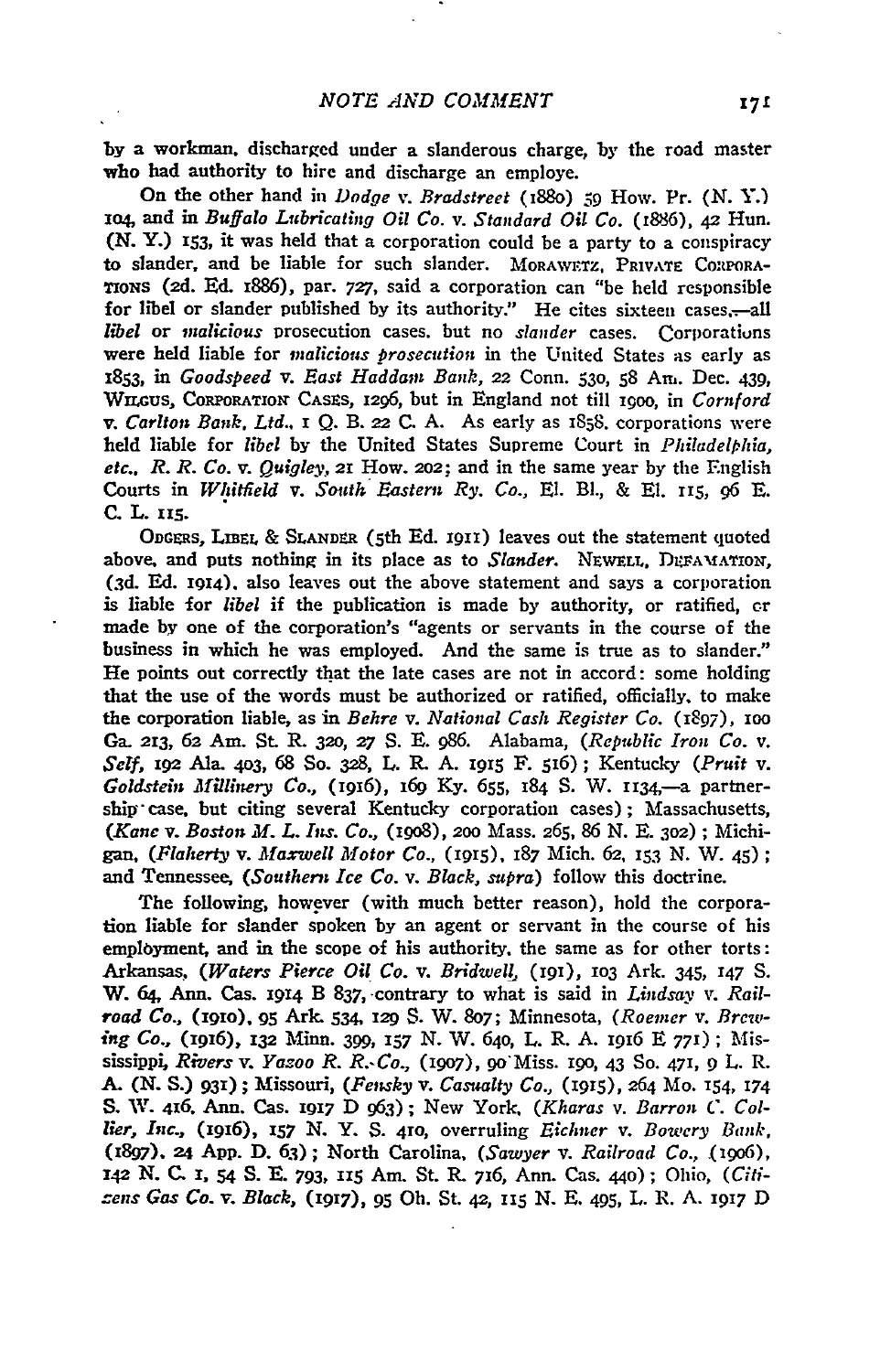559): ·South Carolina, *(Hypes* v. *Southern Ry. Co.,* (1902), 82 S. C. 315, 64 S. ~ 395, 26 L. R. A. (N. S.) 873, 17 Ann. Cas. 620); Texas *(Southwestern Telegraph Co. v. Long, (1916)*,-Tex. Cri. App.-, 183 S. W. 421); and *Grand Union Tea Co. v. Lord,* (1916, E. Dist. Va.), 231 Fed. R. 390.

There seem to be no English cases directly holding a corporation liable for slander, but in *Citizens Life Assurance Co., Ltd.,* v. *Brown,* (1904), A. C. 423, 73 L. J.P. C. N. S. 102, 90 L. T. N. S. *739,* 20 T. L. R 497, 53 W. R. 176, 6 B. R. C. *675,* the Privy Council rules that a corporation is liable for *libel,* "Although the servant may have had no actual authority, express or implied. to write the libel complained of, if he did so in the course of an employment which is. authorized." The leading English authon state the corporation's liability for torts in terms broad enough to include liability for slander by an agent in the course of his employment, and within the scope of his general authority, but cite no cases of slander. See ODGERS, LIBEL and SLANDER, 5th Ed., p. 592; CLERK and LINDSELL, TORTS, Canadian Ed. 1908, pp. 6o-63; POLLOCK, TORTS, 9th Ed. 1912, pp. 61-63; SAL-MOND, TORTS, 4th Ed. 1916, pp. 6o-64; liALSBURy's LAws oF ENGLAND, Vol. 5, Companies, 1910, p. 309; HAMILTON'S CoMPANY LAW, 2d. Ed., 1901, p. 121, Canadian Ed., 1911, pp. 108-9; LINDLEY, COMPANY LAW, 6th. Ed. 1902, p. 257 et seq.; PALMER, CoMPANY PRECEDENTS, Vol. l, 1912, p. 38.

There have been several Scotch cases, and in *Finburgh* v. *Moss' Enzpi.res, Ltd.,* (1go8), S. C. 928, it was expressly ruled that "an employer (a corporation), is liable for a verbal slander uttered by his servant in the course of the servant's employment and for the benefit of the employer." The court relies upon *Barwick* v. *English loitl-t Stock Bank,* (1867), L. R. 2 Ex. 259, (a case of fraud), and *Citizen's Life Assurance Co., Ltd.*, v. *Brown. Supra.* In *Aiken* v. *Caledonian Ry. Co.,* (1913), S. C. 66, where the cases are reviewed, the judges insist that *"for the benefit of the employer;•*  are important on the question of liability,-not necessarily meaning that the employer should reap some benefit from the use of the words, but the facts alleged and proved should show "that the verbal slander complained of is a slander that should be held in law to be imputable to the principals, so as to justify the issue that it was a slander uttered by them, by or through their servant." See also *Mandelston* v. *North British Ry.,* (1917), S. C.  $442$ , to same effect. H. L. W.

RE-WRITING THE STATUTE OF FRAUDS: PART PERFORMANCE IN EQUITY.-One of the most striking examples of judicial legislation is that process whereby courts of equity, from the end of the seventeenth century onwards, have in no small measure re-written the Statute of Frauds. Exception was added to exception until the doctrine known as "part performance" became firmly established. The doctrine was not evoked consistently and the basis of some applications of it is obscure. One who follows Sir Edward Fry's admirable but futile attempt (Fry, SPECIFIC PERFORMANCE (ed. 5) §§ 580, ff.) to systematize the variant decisions of the English courts mnst feel donbtful whether any single theory will explain all the intricacies of part per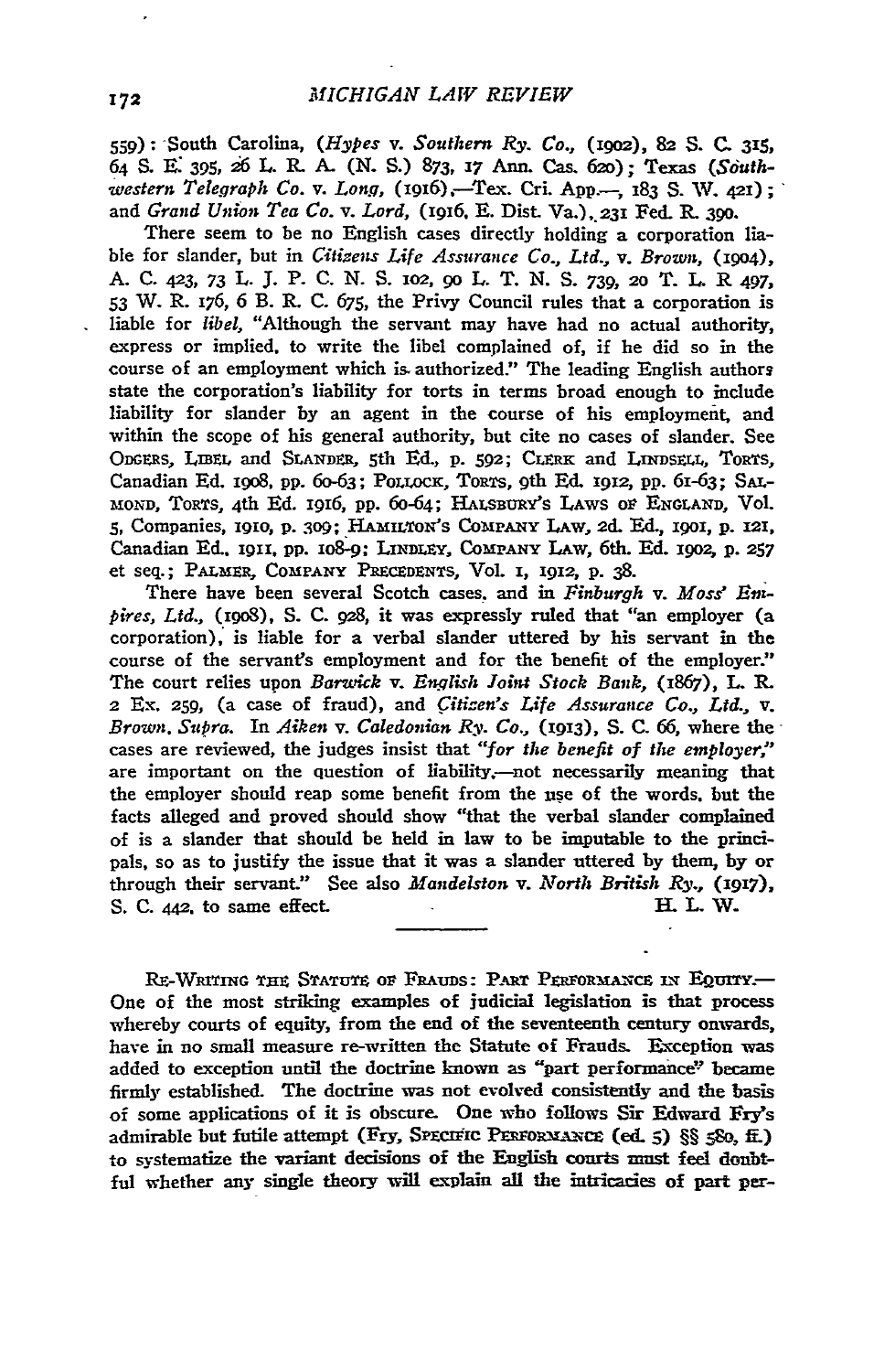formance. Mr. Pomeroy sought to support the doctrine upon the all-embracing principle of fraud (Pomeroy, Contracts (ed. 2)  $\S$ § 103, 104), but unless it be fraud to fail to carry out a promise deliberately made when another has acted upon it, this explanation fails.

The Statute of Frauds (1677) was scarcely installed in the statute book, when LoRD JEFFRIES, C., in *Butcher* v. *Stapcly,* (I685), I Vernon 363, constructed an exception. Under a contract of sale the purchaser was let into possession and the Lord Chancellor declared that "inasmuch as possession was delivered according to the agreement he took the bargain to be executed" and the statute did not apply. No reason is disclosed for this holding, unless it be that a contract executed upon one side is not within the contemplation of the statute: a dogma that cannot seriously be maintained. Subsequent decisions, however, followed *Butcher* v. *Stapely* with alacrity and it has long been settled law in England and most American jurisdictions that the receipt of possession from vendor or lessor takes the case out of the statute in favor of the vendee or lessee. Ames, CASES EQUITY, *Z79,* n. 1. and cases cited. It is difficult to see what principle of equity underlies this exception and efforts to support it rationally have been singularly unhappy. Cf. JESSEL, M. R. in *Ungley* v. *Ungley,* L. R. 5 Ch. D. 887, 8go; CooLEY, *].,* in *Lamb* v. *Hinman,* 46 Mich. u2, u6. Modem judges have been inclined to recognize that the exception of possession is exceedingly arbitrary and rests upon nothing more than authority and history. See the remark of Lord BLACKllURNE in *Madison* v. *Alderson,* L. R. 8 App. Cas. 467, 489, and WELLS, J., in *Glass v. Hulbert*, 102 Mass. 32-34. Indeed a number of American courts have declined to admit that mere possession is sufficient, 16 MICH. L. REV. 154, 155.

Probably to prevent the multiplication of arbitrary exceptions the principle was introduced that the alleged act of part performance must be of such a nature that it would in and of itself indicate unequivocally the existence of some contract concerning the particular land in question ; parol evidence might then be admitted to show the nature of that contract. (Sir WILLIAM GRANT, M. R., in *Frame v. Dawson*, 14 Ves. 386.) Lord SELBOURNE sought to give a truly equitable flavor to this principle by adding that, once such an act is established, the enquiry must be directed to the respective equities of the parties. In his view the matter must have passed beyond the stage of mere contract through the altered situation of one of the parties produced by acts done in reliance upon the contract. "The choice is between undoing what has been done\* \* \* and completing what has been left undone." *Maddison* v. *Alderson, supra.* Obviously this will depend upon striking a nice balance. But Lord SELBOURNE's theory holds small comfort for a plaintiff in a common type of case. If A promises B that if B will take care of him for the rest of his life he (A) will leave Blackacre to B, a complete performance by B will not justify specific performance. The performance by B does not point unequivocally to any contract *concerning Blackacre*. The unfortunate position of such a plaintiff has led some courts to give relief despite the statute ; the theory upon which this is most readily justified may be shortly described as that of 'irreparable injury.' This theory has been attributed to Lord Corren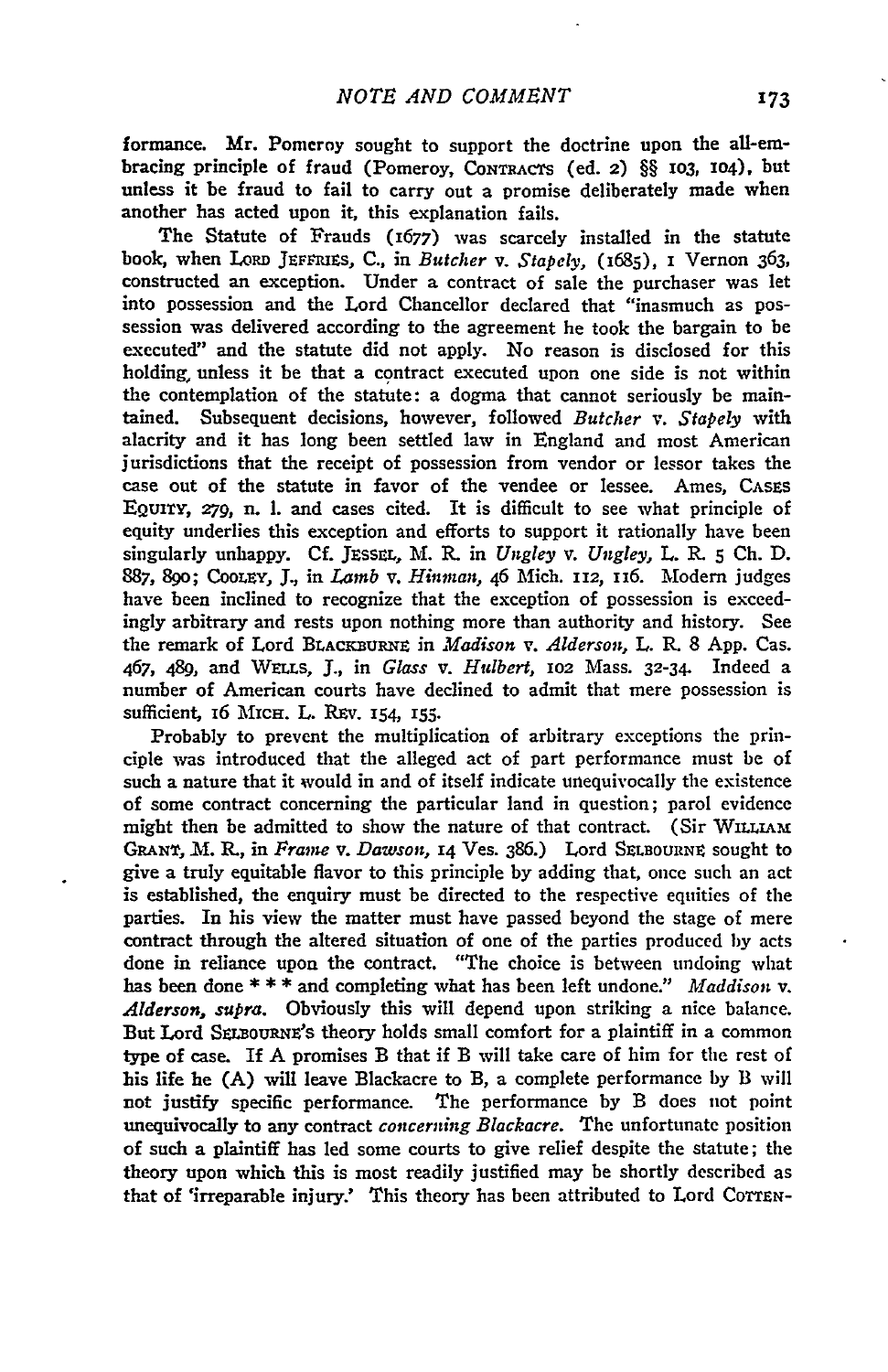HAM (Cf. *Mundy* v. *Jolliffe,* 5 Mylne & Craig 167), though it is doubtful if he ever applied it to a case of the type under discussion; it seems to underlie the well-known case of *Rhodes* v. *Rhodes,* 3 Sand. Ch. *279,* which is the leading authority in this country against the doctrine of *Maddison* v. *Alderson.*  It must be evident that the theory of Lord COTTENHAM, thus applied, is inconsistent with that of Lord SF.I.BOURNE. The tendency of the more recent decisions seems to be in the direction of respecting the statute; *Rhodes* v. *Rhodes,* for example, would probably not be followed in New York today. *Russell v. Briggs,* 165 N. Y. 500. Moreover there is observable a healthy effort to support such exceptions as remain upon some sound equitable basis.

Unfortunately this is not true of all courts. A number of recent decisions of the Supreme Court of Michigan have dealt with part performance without disclosing any principle of decision. In *Fowler* v. *Isbel* (1918} 168 N. W. 414 BROOKE, J., relied upon *Friend·* v. *Smith,* 191 Mich. 99, and in *Brome/fog*  v. *Bromeling* (1918) 168 N. W. 431 KUHN, J., observed that *Ruch* v. *R11cli,*  159 ~Iich. 231, had settled the question. *Ruch* v. *Ruch* appears to invoke the doctrine of fraud by the somewhat vague statement that the Statute of Frauds is not a shield to protect fraud. *Friend* v. *Smith* cites a long line of Michigan cases, a number of which are not in point. (e. g., *Twiss v. George*, 33 Mich. 253, Taft v. Taft, 73 Mich. 502, in neither of which was the statute pleaded.) Those which are pertinent to the present discussion exhibit two common characteristics:  $(i)$ . They dicuss in great detail the evidence presented, and rest content therewitli. It is of course eminently proper that the court should satisfy itself that an oral contract is well established by the evidence; but upon no principle of equity can a contract be enforced merely. because it is properly proven. Yet simply because the evidence was taken to establish the contract, specific performance was granted in *Fairfield* v. *Barbour,* 94 Mich. 152; *Welch* v. *Whelpley,* 62 Mich. 15, and *Rt1ssell v. Russell,*  94 Mich. 122. (2). In the second place, there is no adequate discussion of the principles underlying part performance nor is reference made to the decisions of other jurisdictions wherein such principles might be found. In *Pike* v. *Pike*, 121 Mich. 170, it is said that if a contract is "substantially executed it is taken out of the statute." In *Kinyon* v. *Young,* 44 Mich. 339, Coor.Ey, J., concedes that to make out his case the complainant must show "such acts of part performance as will justify its (the contract's) enforcement notwithstanding the failure to comply with the statute of frauds in making it." He seems, however, to feel it unnecessary to define what part performance is, to justify it by equitable theory, or to cite any adjudication upon the point. Further, after admitting that the "acts (i. e., of part performance) are not as conclusive as could be desired," he assents to the conclusion of the lower court that "tliere have not only been acts of part performance but that the contract has been completely performed  $* * *$  and nothing remains to make out the case of the complainant." Where Judge CooLEY led the way, his successors readily followed; and though counsel from time to time have endeavored to lure the court into a discussion of familiar cases decidedly by courts of other states and Englarid, the judges have declined the invitation. This would be well enough if the court had once for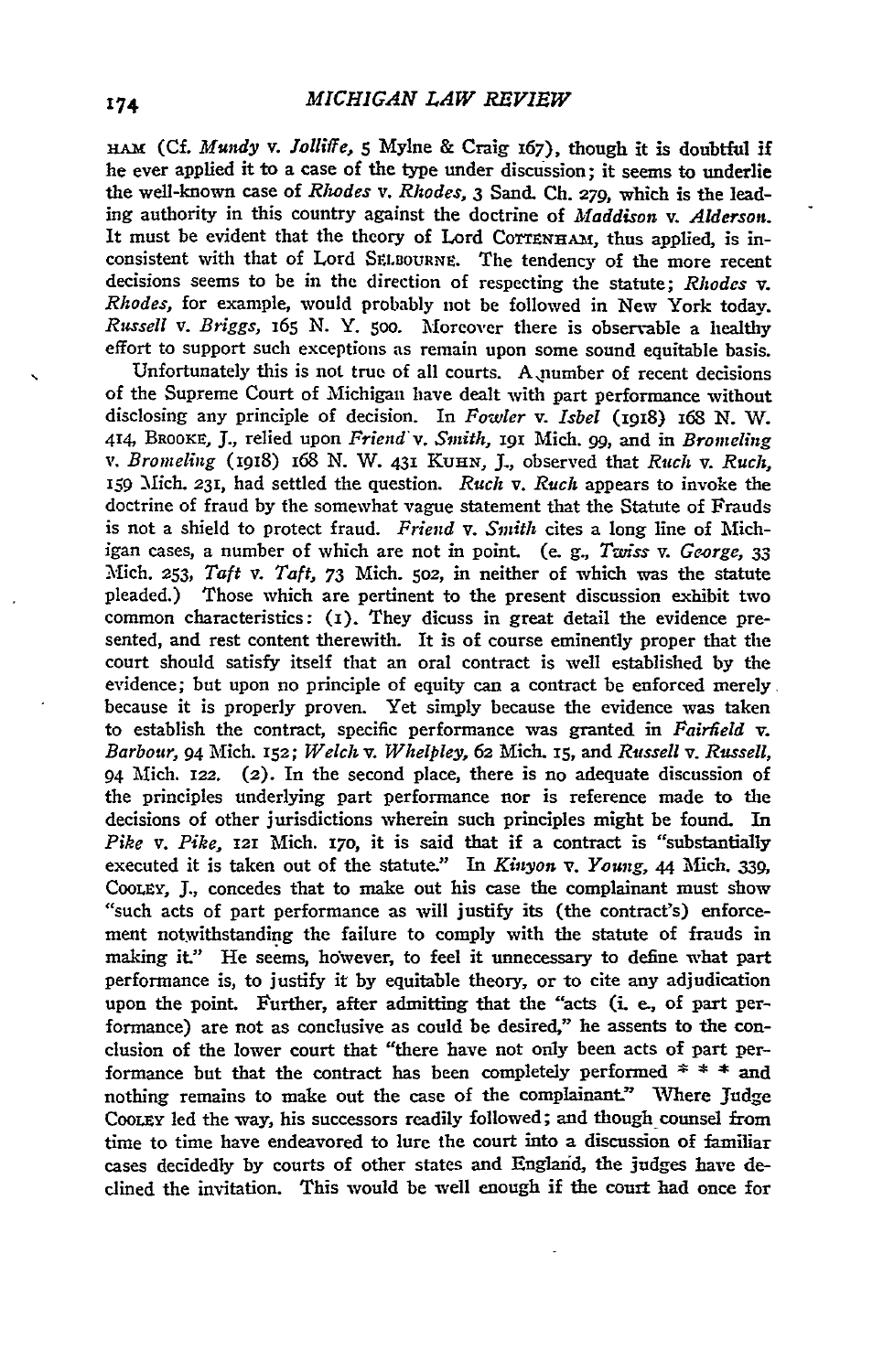all examined the problem of part performance in its equitable aspects and determined upon some theory which it proposed to maintain. In such an inquiry it is submitted that a consideration of the classic cases would do no harm. The policy of the court has been otherwise. If there exist carefully reasoned decisions in Michigan dealing with this problem, the Supreme Court at its last term did not call attention to them. It is not pretended that Fowler v. Isbell and *Bromeling v. Bromeling*, supra, are erroneously decided or that the result does not make for 'justice;' but it is justice without law. It may be desirable to repeal the Statute of Frauds, though that is scarcely the function of a court of equity. It may even be desirable that new exceptions should be introduced by the courts, but if this is to be done, may one not hope that the court will somehow gain a perspective larger than is afforded by the 'equities' of any particular case? Is it too much to ask that the profession be given something more than a series of decisions on "the facts?"  $W$ . T. B.  $r_{\rm max}$  acts?" W. T. B.

CONTRACT OF INFANT-EVIDENCE, COMPETENCY OF WITNESS UNDER SUR-VIVORSHIP STATUT.E.-Two questions are presented by the case of *Sig11aigo* v. *Signaigo,* (Mo. 1918), 205 S. W. Rep. 23: *First,* the enforcibility of the contract of an infant, fully performed by her, to live with a man and his wife as their adopted child so long as they should live, in consideration that the infant should have all the property of the foster parents upon their death; and *Second,* the competency of the consenting mother of the infant to testify in support of the infant's claim.

The proceeding was one in equity for the partition among his heirs at law, of the lands of which David Signaigo died seized. Edna Amrein was made a party on her petition setting up a claim to the lands under the contract above referred to. It was conceded that deceased died intestate and without having taken any formal steps to adopt the said Edna; that she did live with the said David Signaigo and his wife from the time she was fourteen years old, that being the time of the making of the contract, until the death of the said David some nine years later, his wife having pre-deceased him but a few months, and that no steps had been taken to actually transfer the title of his property to the said Edna.

The first question would seem not difficult of solution through the application of general principles quite well recognized by the courts of Missouri. In but one case is the infant's contract invalid because he is an infant, and that is where the contract is palpably to his injury, a proposition too elementary for the citation of authorities. There is nothing which marks this contract as belonging to this class.

The dissenting opinion proceeds upon the theory that the contract is one for adoption only, and that the only possible parties to such a contract are the natural and the adopting parents. And apparently forgetting that traffic in human beings is now unlawful, regards the infant as only the "subject matter" of the contract, and concludes that what the child may actually do toward the making of such a contract, or in performance of its terms, cannot affect its legal status.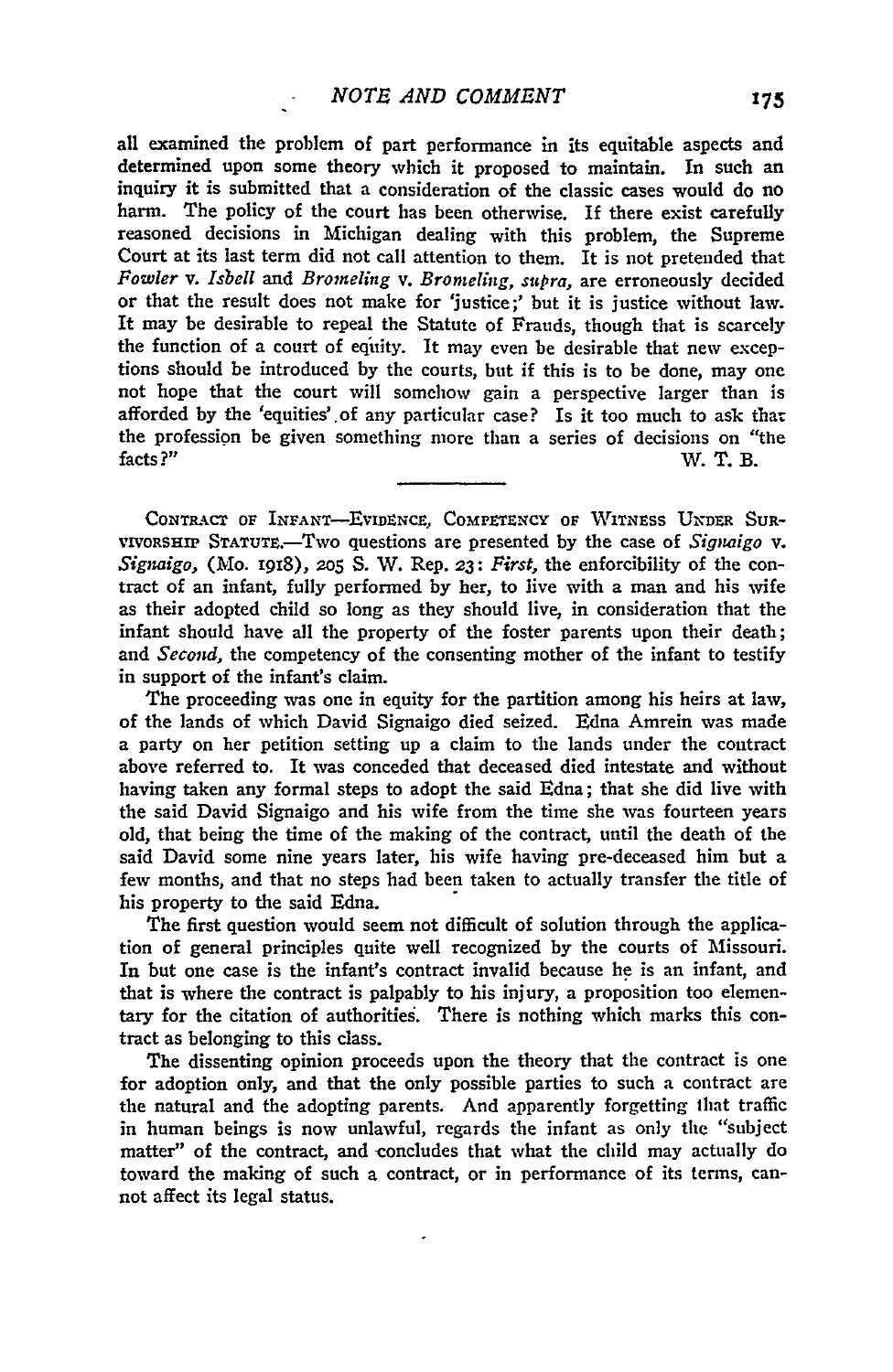The contract as found by the jury whose findings were adopted by the court, was something more than one for the adoption of the child. By its terms it provided that she should live with Signaigo and his wife so long as they should live, and at their death should have all his,. Signaigo's property. Such a contract, if fully performed by the infant, will be enforced in equity through a decree for specific performance: *Sharkey* v. *McDermott,* 91 Mo. 647; *Healy* v. *Simpson,* n3 Mo. 340; *Martfo* v. *Martin,* 250 Mo. 539; *Crawford* v. *Wilson,* 139 Ga. 654; *Wright* v. *Wright, 99* Mich. 170; *Odenbreit* v. *Utlzeim,* 131 Minn. 56; *Van D1ty11e* v. *Va1i D1ty11e,* 12 N. J. Eq. 142; *Vaii Tine* v. *Van Tine,* N. J. Eq., 15 At!. 249; *Jordan* v. *Ab11ey, 97* Tex. 296.

And it certainly would be no defense to the enforcement of such a contract that the opposite parties had been guilty of a breach of their own' undertaking by refusing to take the formal steps to adopt the infant: *Starnes*  v. *Hatcher,* 121 Tenn. 330. ·

No question is raised as to the right of the child to take steps to enforce her rights under the contract, upon the theory that it is only a contract for her benefit and not one to which she is a party, and no discussion is given here of the question of her right so to do. The general rule would permit it. *Gandy v. Gandy, 30 L. R. Ch. Div. 57.* 

The question of evidence arose upon an objection to the competency of the mother of Edna to testify in support of the claimed agreement, such objection being based upon the following statute:

"No person shall be disqualified as a witness in any civil suit or proceeding at law or in equity, by reason of his interest in the event of the same, as a party or otherwise, but such interest may be shown for the purpose of affecting his credibility: *Provided,* that in actions where one of the original parties to the contract or cause of action in issue and on trial is dead or is shown to the court to be insane, the other party to such contract or cause of action shall not be admitted to testify either in his own favor or in favor of any party to the action claiming under him, and no party to such suit or proceeding whose right of action or defense is derived to him from one who is, or if living would be, subject to the foregoing disqualification, shall be admitted to testify in his own favor, except as in this section is provided." REV. STAT. Mo. 1909, § 6354.

The prevailing opinion allows the testimony of the mother upon the theory that this statute does not disqualify one as a witness because he is the survivor of two or more parties to a contract, if he actually were such survivor, nor because he may have an interest in the popular sense; if that interest be not such as would give rise to some right which the law would recognize, a financial or a pecuniary interest. That the only case in which a witness is disqualified is that one where the surviving party to a contract or cause of action is called to testify in his own favor, or in favor of one claiming under him.

This theory assumes that the language, "the other party to such contract or cause of action" is but descriptive of the person who may be disqualified, and disqualified only, if he is called to testify in his own favor, or in favor of one who claims through him. It is argued that the mother was not called to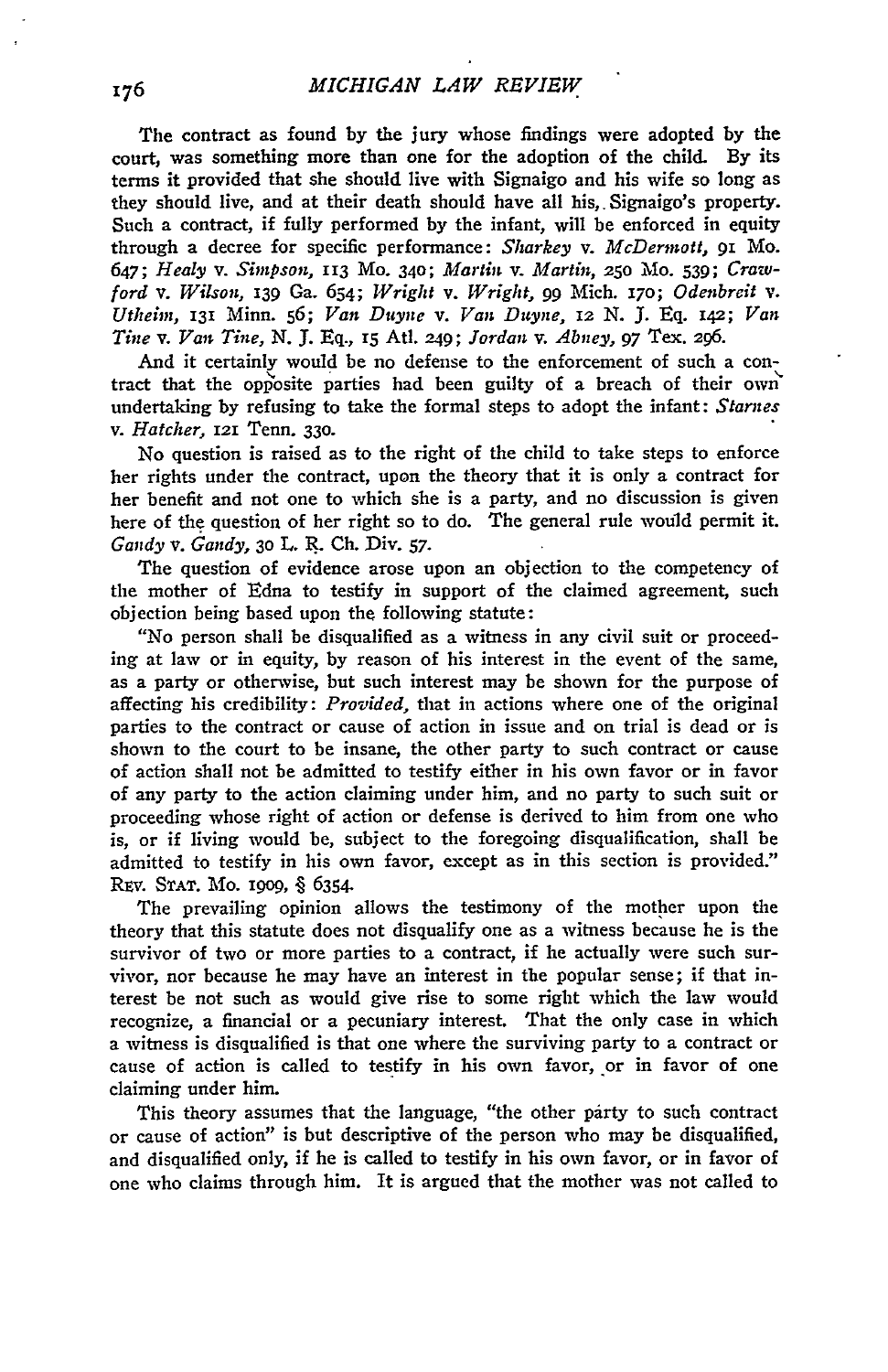testify in her own favor, nor was her daughter, in support of whose contention she was called to testify, claiming through her. The mother was nota party to the cause, she never had the interest which the daughter is seeking now to enforce, and the daughter therefore can not now be claiming through her.

It is clear upon general principles, that the "proviso" of the statute, being in derogation of its general purpose; which is to eliminate the common law doctrine of disqualification for interest, should bear a strict construction, if that be necessary to uphold the general purpose of the statute. The language here is so unambiguous however that it scarcely seems necessary to invoke this principle. Jt is universally recognized, that the interest which disqualifies, under the old rule disqualifying for interest, with a single exception, is a financial, pecuniary or proprietary interest. The single exception is in the case of husband and wife, an exception which seems to have had its roots in the doctrine, indorsed if not fathered, by Lord COKE, that the effect of marriage was to destroy the personality of the parties to it: GILBERT'S EVIDENCE, 133. A parent was not disqualified for the reason alone that his child was a party, whether called to testify for or against him. See, WIGMoRE's EVIDENCE, § 600; McNALLy's EVIDENCE, 182. It was only because the witness stood in such relation to the controversy as that he might be advantaged pecuniarily or in some property right, that he was disqualified for interest. The conclusion is irresistible that one cannot testify in his own favor who has no interest to favor. No more can he testify in favor of one claiming through or under him except that other's right he is seeking to assert comes through or under the witness.

With this conclusion that the term "favor'' as used in the statute, has reference only to favor having its stimulus in some pecuniary or proprietary interest, the conclusion results almost without argument, that the mother was not disqualified for this reason, for there is nothing upon which to base a claim that she ever had any such interest.

The dissenting opinion proceeds upon the theory that the mother was disqualified because a party to the contract, the opposite party to which was dead. The party, like the one interested, was at the common law disqualified. The statute removes that disqualification of the party because he is a party, as it does the disqualification of one interested because he is interested, save only that the disqualification still remains if the party is called to testify in his own favor and the opposite party to the contract or cause of action is dead or insane. The witness in this case was not called so to testify, for as previously shown, she had not then, and never had had, any interest to favor.

The case of *Crawford v. Wilson, supra*, is one in which a contract similar to the one involved in this Signaigo case was under investigation. The arrangement was first made with the grandmother, subsequently adopted by the mother and carried out by the child. The child brought the action and called the grandmother and mother to establish the contract. Objection to their competency was pressed under the CIVIL CoDE OF TENNESSEE,  $\S$  5858, which is similar to the Missouri statute, and they were both held competent upon the theory of lack of interest. V. II. L.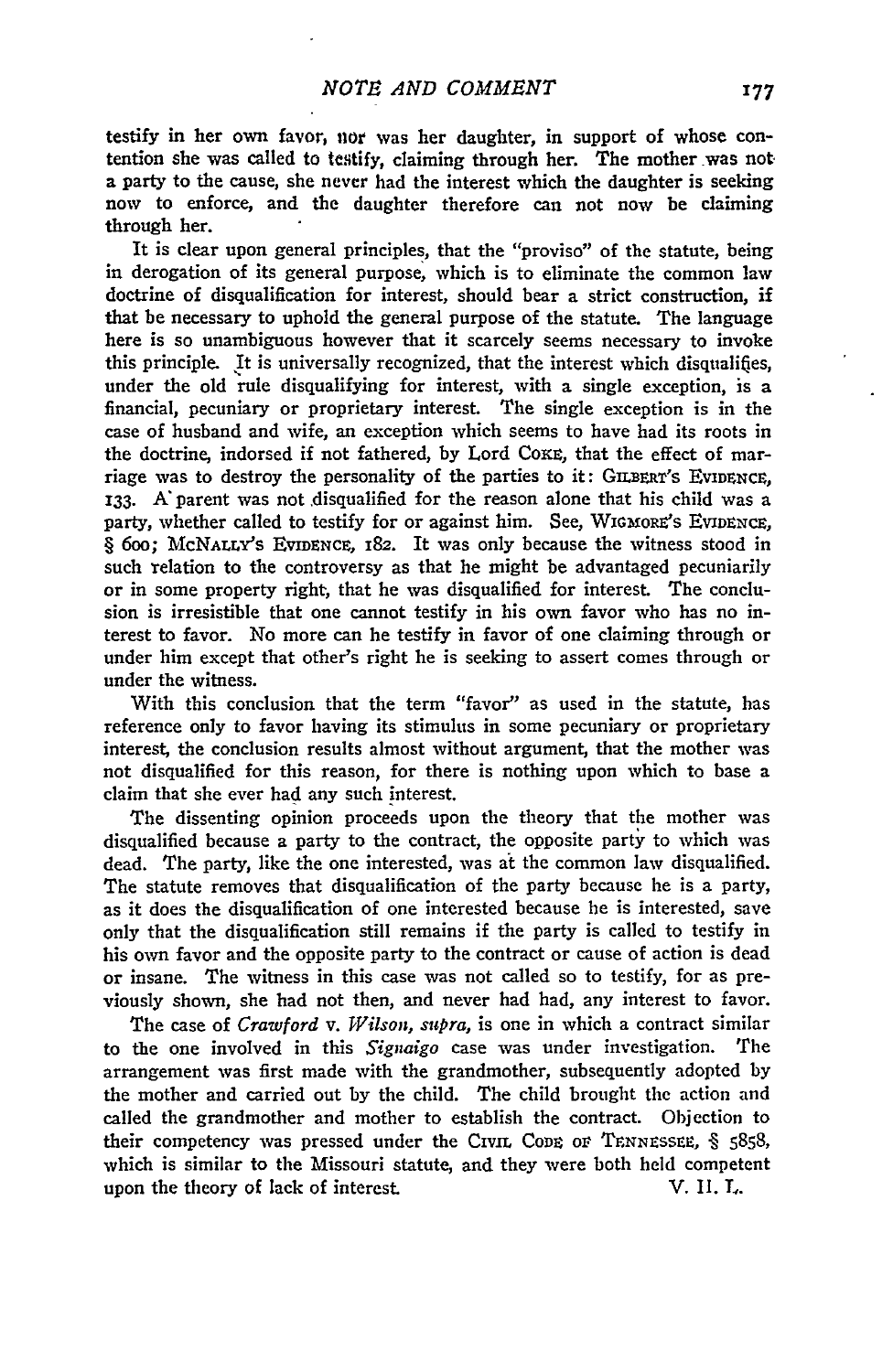BURDEN OF PROOF AND EXTENSIVE EVIDENCE IN ESTABLISHING WILLS. Three recent cases may be grouped to illustrate the confused state of the-cases on the establishment of wills. Adams v. Cooper (Ga. 1918), 96 S. E. 858, holds that the burden of proof on an issue arising upon the propounding of a will, in the first instance, is upon the propounder. When he has made out a *prima facie* case the burden of proof shifts to the caveator to prove the validity of the objections to the will. *Leahy* v. *Timou,* (Tex. 1918), 204 S. W. 1029, holds that, notwithstanding suspicious circumstances as to the. making of a will, the burden of proof rests upon the contestants throughout. Both cases admit parol evidence as the proof by which the will is to be established or defeated, as does the case of *Ladd* v. *Whitledge* (Tex. 1918), *<sup>205</sup>*s. w. 463.

On the first question, the burden of proof, the *Leahy* case seems sound. There is no real shifting of burden of proof. The party on whom it rests in the first instance always has the burden of establishing his contention by a preponderance of evidence. The other party succeeds if there is a balance; the weight need not be with him, though it must not be against him. The burden of proceeding often shifts. There is a conflict of authority as to whether this burden of proof in the first instance rests on the propounder of the will. Unless there is some presumption that a paper on its face purporting to be the last will and testament of the deceased is not what it purports to be it would seem that this burden should. be, at the start and throughout, on the contestant. Good reasons can be offered for placing that burden on either party. But unless it is always on the propounder there seems no good reason for putting it upon him because there are suspicious circumstances, such as that the chief. beneficiary has been in very confidential relations with the deceased. Even then the case is not like confidential relations *intra vivos,* where every transaction, between principal and agent, for example, seems unnatural and calls for explanation. In the case of wills suspicious circumstances may cause the court to scrutinize the will and the circumstances carefully, but not to change the burden of proof. In any event the case of *Adams* v. *Cooper,* seems wrong in recognizing a shifting of burden of proof. The conflict cannot be settled, and we may dismiss this phase of the cases by referring to previous notes:  $13$  Mich. L. REV. 63,  $12$ ibid. 423, II ibid. 513, 9 ibid. 169, I ibid. 423.

A more interesting and troublesome question is the admission of parol or extrinsic evidence in proving a will. Here we find some conflict, but a great deal more confusion, in the cases. At the common law wills, insofar as they might be made, might be and very commonly were oral. Even the 32 Henry VIII (1540) enacted that one might will or devise by will in writing, or otherwise, and this remained true until 29 Charles II (1677), when the Statute of Fraud required that wills should be in writing. The first rule of construction is that the intention of the testator governs, and since 1677 that intention must be in writing, in the manner prescribed by the statute, and the intention must be gathered from the language of this writing. Parol evidence, and this may cover extrinsic written evidence, cannot be introduced to add to, contradict or vary the contents of the within will. Many cases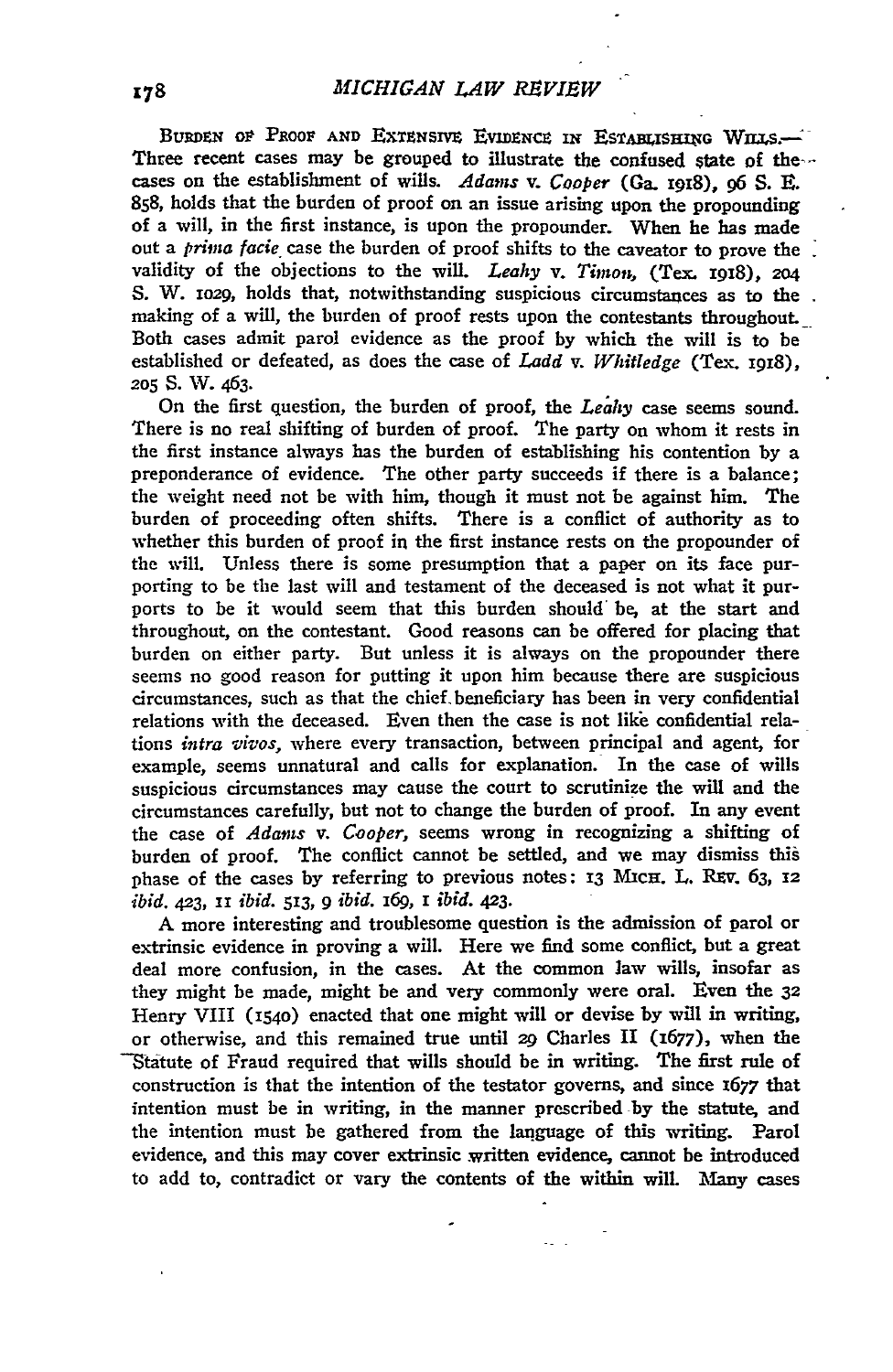say "contradict, add to, or explain" the contents. *Nevins* v. *Martin,* 30 N. J. L. 465. In applying these rules courts often overlook the fact that words are but symbols and have to be explained, and this always calls for some extrinsic evidence, no matter how simple and clear the language used. A bequest to John Smith is impossible of execution until extrinsic evidence shows who John Smith is. A devise of the N. W.  $\frac{1}{4}$  of the N. W.  $\frac{1}{4}$  is an empty phrase until extrinsic evidence identifies that piece of land. It is not only wrong to say parol evidence is inadmissible to explain the provisions of a will, those provisions mean nothing until so explained. Indeed that a given writing is a will at all can be established, and is always established, more or less by parol.

The rigid rule in force before about 1800 supposed language had a fixed meaning, and that this meaning could be found in the instrument alone, in its four comers (Lord ELDON). So Lord HOLT thought the court could not have the will and travel in the affairs of the testator, and Lord COKE that the court should know by the written words of the will. By 18oo we find Lord COLERIDGE saying that a devise of Blackacre requires evidence to show what tract of land is Blackacre. All this is set forth at large and with ample illustration in W1GM0&£ ON EvmENct, sections 2470 ff., and in a monographic note in Ann. Cas. 1915 B 8. It is now generally admitted that extrinsic evidence is admissible to determine whether a given writing is a will; to determine the subjects and objects of bequests and devises; to show surrounding facts and circumstances so as to put the court in the position of the testator; to explain latent ambiguities; and to rebut a resulting trust. This last is of small consequence in this country, and the first three are so generally accepted and applied as to call for no special mention. They are illustrated in each of the cases under consideration, especially in *Ladd v. Whitledge, supra,* notwithstanding the court is "not so sure that any evidence was necessary." The argument of the court all relies on extrinsic evidence to show whether the Daniel Avery mentioned in the will was Sr. or Jr., and the court reaches its conclusion on this from evidence as to the relations of the testatrix to. parties that would be affected by the interpretation. See also *Northrup* v. *Columbia Lumber Co.,* 186 Fed. 770; *Va1i Gallow* v. *Brandt,* 48 Mich. 642. The burden put upon the propounder of the will by the Georgia court in *Adams* v. *Cooper; supra,* calls for extrinsic evidence to attack as well as sustain the position of the propounder. That a statute is involved in no way affects this phase of the law, but only the purpose for which extrinsic evidence may be considered.

The interesting and conflicting and confusing cases on extrinsic evidence arise under the head of latent ambiguities, especially when the evidence showing such ambiguities indicates mistake on the part of the testator. There is no question that extrinsic evidence is admissible to show fraud or undue influence, because, say the courts, in such cases the instrument is not the will of the deceased, but the will of another imposed upon him. But when a mistake is shown it is equally certain the writing is not the will, and there is usually a fair inference that if the mistake were struck out the remainder is not the will as it would have been written by the testator, and therefore not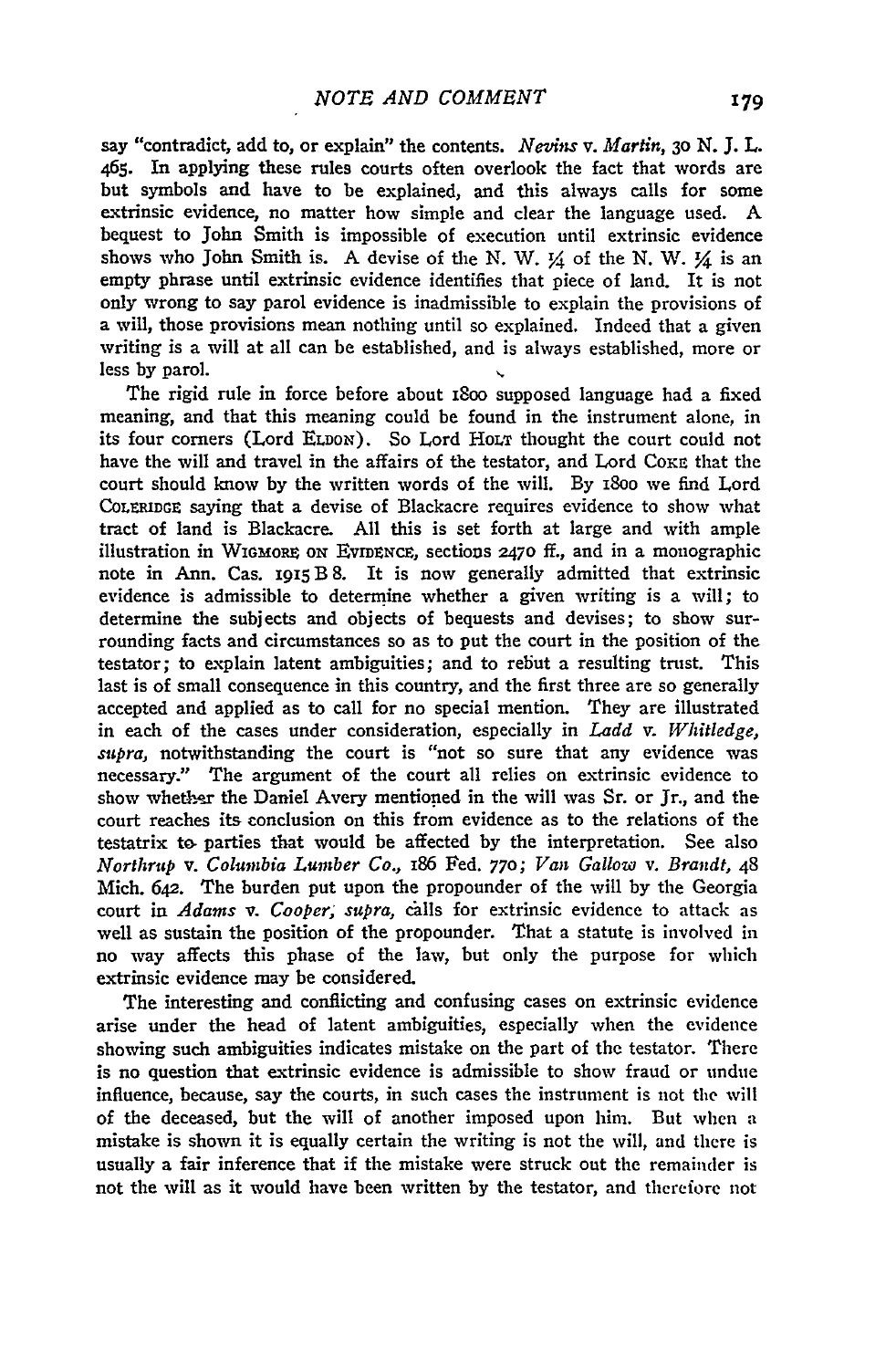the will of the testator. The question is whether, extrinsic evidence having uncovered a latent ambiguity in the will (caused perhaps by a mistake) more extrinsic evidence may be received to remove the ambiguity {correct the mistake). In contracts *inter vivas* equity will set aside for fraud, and equally\_ correct, a mistake by reforming the instrument so as to make it read as intended. After the death of the maker equity will set aside a so-called will for fraud, but it is said it will not reform a will for mistake. This is put upon the grounds that the only party to the instrument is dead, that there is no consideration to support the contestant, and that equity does not correct mistake unless it is mutual. But these objections are artificial and technical, and do not cover the merits. What is equity for? Why should it not correct a mistake which is not mutual in instruments that have no mutuality, which is not supported by consideration in writings in which consideration plays no part, in instruments made by a party who is now dead in the case of wills which have vitality only after the death of the maker? There is only one objection that is not purely artificial, and that is the danger of fraud if. courts open wills to attack by extrinsic, and perhaps manufactured and false evidence, when the maker of the instrument, who alone, perhaps, knows the facts, is dead, and so many years have elapsed since the execution of the will that memory of witnesses is unreliable. *Nevins* v. *Martin,* 30 N. J. L. 465, where the witness was testifying as to the facts of the making of a will eighteen years before.

It must be admitted at once that this is a grave peril, and calls for the exercise of great caution. But shall the fear of wrong become an instrument of wrong? If the courts refuse to correct a mistake where the mistake arid correction are not so clear as to leave no room for doubt in the mind of the .court, why should it not be corrected when there is such clearness? The answer is that corrections are made, actually if not admittedly. Indiana in .an early case, *Judy* v. *Gilbert, 77* Ind. g6, refused to correct a description in a will reading "N. E.  $\frac{1}{4}$  of the S. W.  $\frac{1}{4}$ ," upon evidence that the testator never owned such land, but did own, and beyond a doubt intended to devise the "N. E. 1/4 of the S. E. 1/4." But in *Pate v. Busluong*, 161 Ind. 533, a will was in effect corrected by being applied to Section 29 instead of 28, and by striking out "W" in S. W.  $\frac{1}{4}$  and then by parol showing which S  $\frac{1}{4}$  was meant, a very artificial way to accomplish a very evident end. This overruled *Judy* v. *Gilbert.* Illinois has undertaken the impossible task of reconciling *Kurt::* v. *Hibner,* 55 *m:* 514, *Gingel* v. *Volz,* 142 Ill 214, with *Whitcomb* v. *Rodman,* ls6 Ill. n6. See *Huffma11* v. *Yom1g,* 170 Ill 290 and *Hitch*cock v. Board of Missions, 259 Ill. 288, Ann. Cas. 1915 B 1, and extended note. For a similar reversal in Wisconsin see *Sherwood* v. *Sherwood*, 45 Wis. 357 and *Ha11ley* v. *Kraftc::yk,* 119 Wis. 352- Perhaps the leading case permitting correction is *Patch v. White*, 117 U. S. 210 in which a five to four vote upheld changing ''lot 6, square 403," which testator never owned, to ''lot 3, square 4o6," which he did own and intend to de\'isc. As to corrections of mistakes in naming beneficiaries see annotation to *Siegley v. Simpson*, 73 Wash. 69, 47 L. R. A. N. S. 514

None of these cases in terms admit that a court can correct a mistake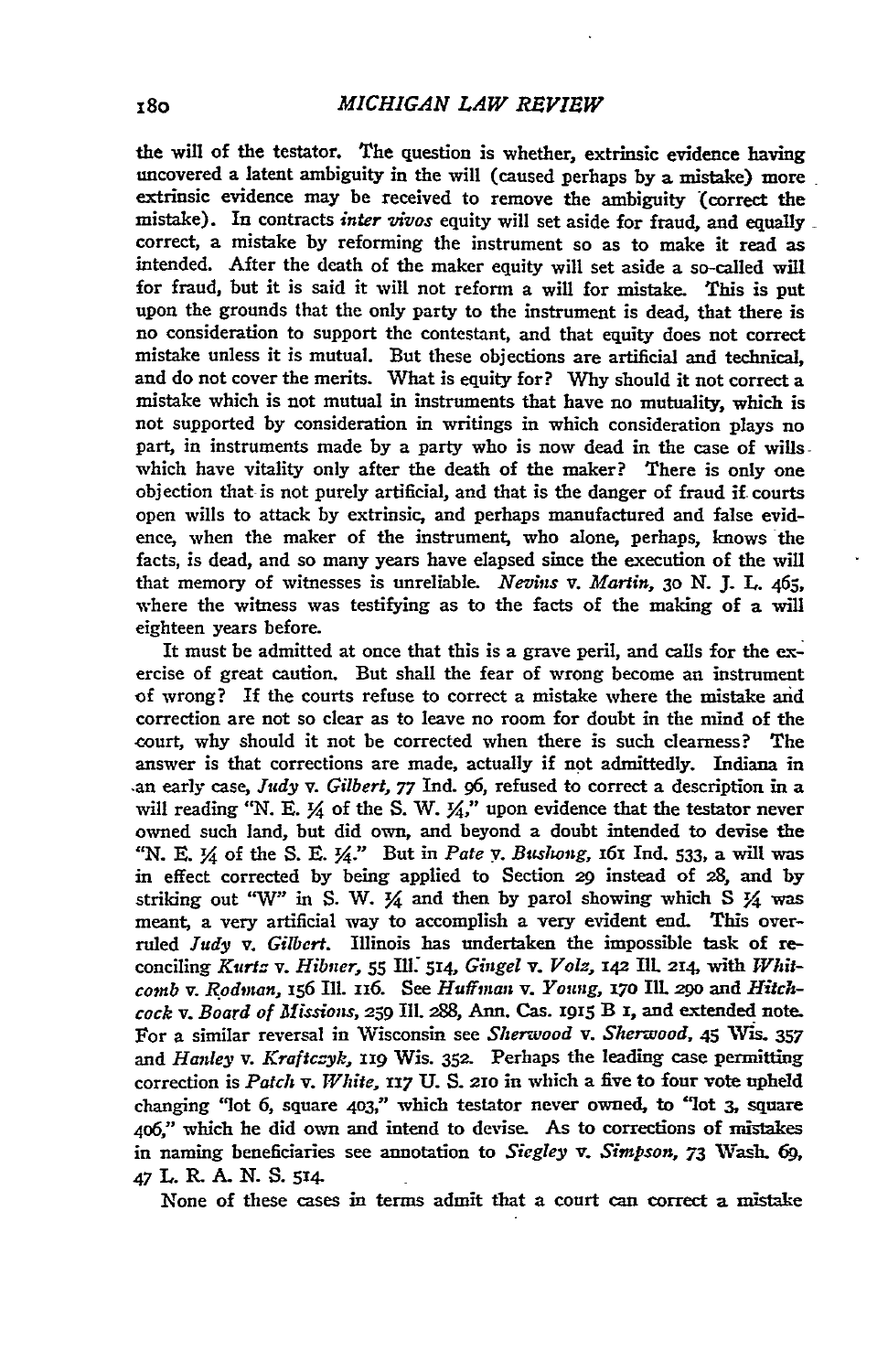in a will, and many mistakes no doubt would not be corrected. But why not in any perfectly clear case? There is no good reason for exceptional treatment of mistakes in the description of the subject or object of the bequest, unless it be claimed that proof is clearer in these cases, and it is easy to limit the rule in this way. See *Whitehouse* v. *Whitehouse,* 136 Ia. 165, in which this distinction is followed. See also *Covest* v. *Sebert,* 73 Ia. 564 In *Adams* v. *Cooper, supra,* the claim was a mistake of fact as to the existence or conduct of heirs, which under the Georgia statute should be corrected. This is of course mistake *deliors* the will, leading to a disposition contrary to what might otherwise have been made. The danger of taking evidence in such cases is as great as in attacks upon the language of the will. The extrinsic evidence in *Leahy* v. *T11rio11, supra,* was permitted to enable the court to put itself in the position of the testator, but here too the danger of parol evidence is as great as in other cases in which the court refuses to take the risk.

The better modem rule seems to be that if by striking out a mistake (in description) enough remains, when read in the light of the surrounding circumstances, to identify the property intended, the remaining part will be given effect in accord with the manifest intent of the testator. For many cases *contra* see 40 Am. Rep. 289 and note, 50 Am. S. R. *279* and note, 6 MICH L. REV. 520, 7 *ib.* 189. Many cases justify going further and giving effect to the manifest intention of the testator when the mistake (in description) is clear, and also the correction, though both depend on extrinsic evidence. *Patch* v. *White, IIJ* U. S. 210. The effort of the Massachusetts court to escape from the narrow rule without plunging into dangerous waters is apparent in such cases as *Polsey* v. *Newton,* 199 Mass. 450, criticised in *7*  MICH. L. REV. 189, *Bullard* v. *Leach,* 213 Mass. u7, criticised in II MICH. L. Rr:v. 494. and *Doherty* v. *O'Hearn,* 214 Mass. 290.

The English cases of mistake have often turned on whether the will was read over to the testator and understood by him when it was executed. They had gone so far as to lay down a fixed rule that the fact that there had been no fraud, paper had been duly read over to a capable testator, or that its contents had been brought to his notice in any other way, at the time of the execution, should, when coupled with the execution thereof, be conclusive of his lmowledge and approval of such contents. *Guardhouse* v. *Blackburn,* L. R. I P. & D. 109. But the House of Lords refused to sanction any rigid rule, preferring to consider each case on its facts. *Fulton v. Andrew*, 7 H. L. 448. A number of English cases correct mistakes on no other apparent ground than that the correction is by consent of all parties interested. *Goods of Lady Gordon,* 17 P. D. 228, *Goods of Boehm,* [1891] P. 247. But extrinsic evidence as to whether a will was read over is subject to all the objections to extrinsic evidence, notwithstanding a reading over "creates a strong persumption that the testator lmew." *Gregson* v. *Taylor,* [I9I7] P. *256.* Evidence as to whether a will was read over to the testator is about as uncertain and unreliable, and opens the door as widely to fraud, as any form of evidence. Often extrinsic evidence admits no doubt of the testator's intent, *i. e.,*  where he has attempted to dispose of all his property, but by a misdescription